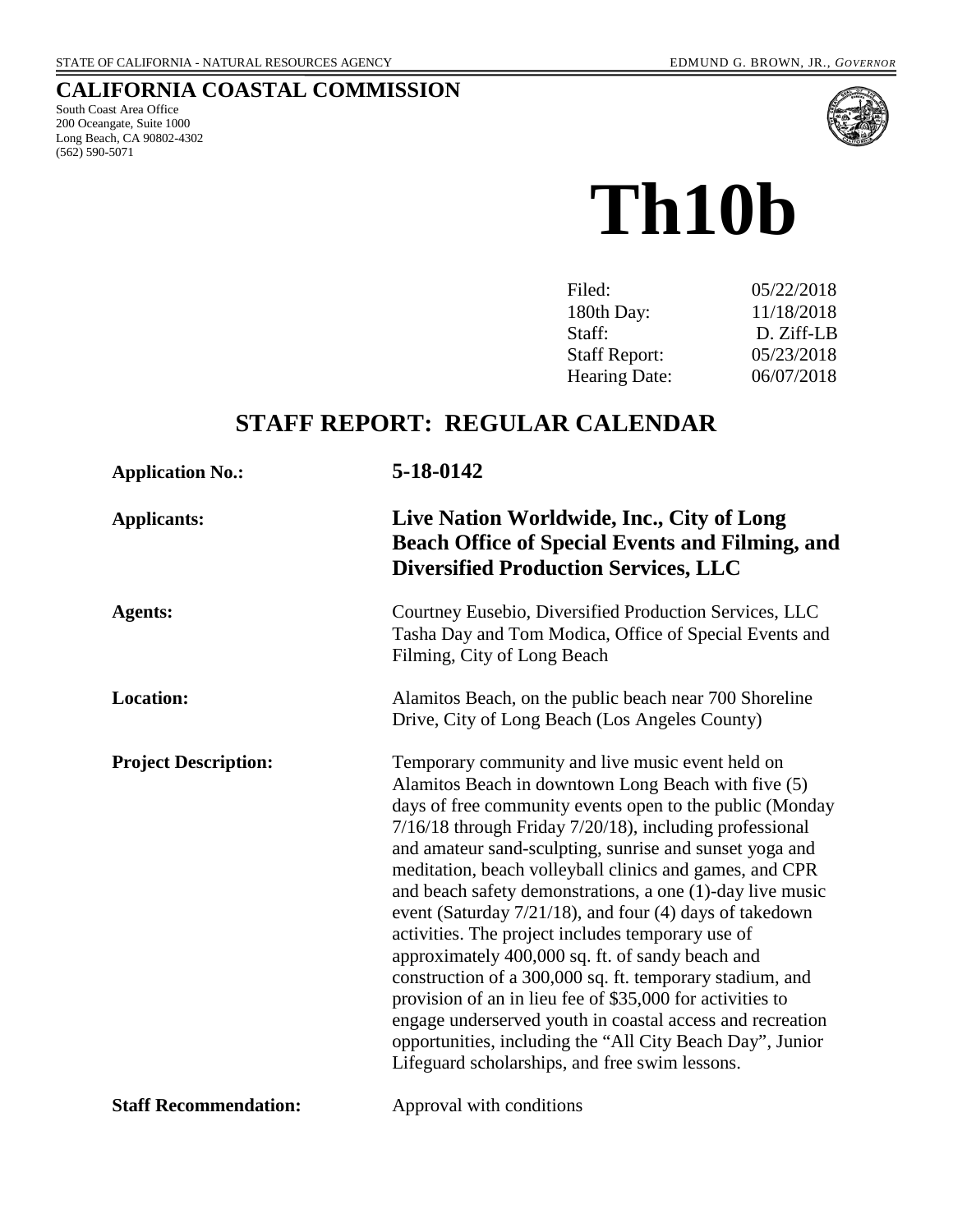## **SUMMARY OF STAFF RECOMMENDATION**

The proposed project is a temporary community and live music event to be held on the west end of Alamitos Beach in the Downtown Shoreline area of Long Beach from Monday, July 16 through Wednesday, July 25, 2018. The event includes five days of free community events, Monday July 16 through Friday July 20, 2018, and a one-day paid live music event on July 21, 2018 concluding with in-stadium pyrotechnics. An additional four days would be required for takedown activities. The organizers, Live Nation Worldwide and Diversified Production Services, are co-applicants with the City of Long Beach which supports this project.

The free community events, including professional and amateur sand-sculpting, sunrise and sunset yoga and meditation, beach volleyball clinics and games, and CPR and beach safety demonstrations, will be held within and adjacent to the temporary stadium from 8 am to 7 pm each of the five days preceding the live music event. The applicants expect approximately 5,000 individuals to attend the community events each day. The live music event, with a stadium capacity of approximately 31,000 people, is primarily a paid event with 25,000 tickets that have been previously sold by the organizer, with admission costs starting at \$55. Pursuant to subsequent coordination with Commission staff, the organizers and the City have revised the project to offer the approximately 5,000 remaining tickets to the public free of charge through promotions. In addition to the above referenced five days of free public community events, the organizers, in coordination with Commission staff and the City, have also incorporated the proposal to provide an in lieu fee of \$35,000 to the City of Long Beach for sponsorship of activities directed at engaging underserved youth in coastal access and recreation including the proposed community events, the City's All City Beach Day, swim lessons at Long Beach public pools, and scholarships for the Long Beach Junior Lifeguard programs.

The project involves construction of a temporary 300,000 square foot stadium containing a stage, VIP and ADA seating, a beverage bar, medical tents, water stations, port-o-johns, handwashing stations, a waterslide, and other ancillary developments. In addition, the project includes the installation of a 100,000 square foot sand-sculpture exhibit that would be open to the public free of charge for the five days of public events and which would be used as the queuing area on the day of the live music event. Approximately 50 feet of dry sandy beach between the mean high tide line and the project site will remain open to the public to ensure public lateral access along the beach is maintained at all times during the event. Public vertical access to the beach will be maintained at all times.

Although the City of Long Beach has a certified Local Coastal Program, the proposed event area is located on state tidelands; thus, it falls within the Commission's area of original jurisdiction and the applicants must obtain a coastal development permit from the Commission. A permit is required for this year's event because it involves erection of a fence on the public beach and a general admission fee for a portion of the event. The proposed live music portion of the event temporarily precludes some individuals from using a portion of the sandy beach where the temporary stadium is located; therefore, special conditions are necessary to protect public access and recreation. As conditioned, the proposed temporary ten-day event (including setup and takedown) protects and encourages public access to the sea and provides free opportunities for underserved youth throughout the greater Los Angeles region to travel to Long Beach for free coastal recreation activities.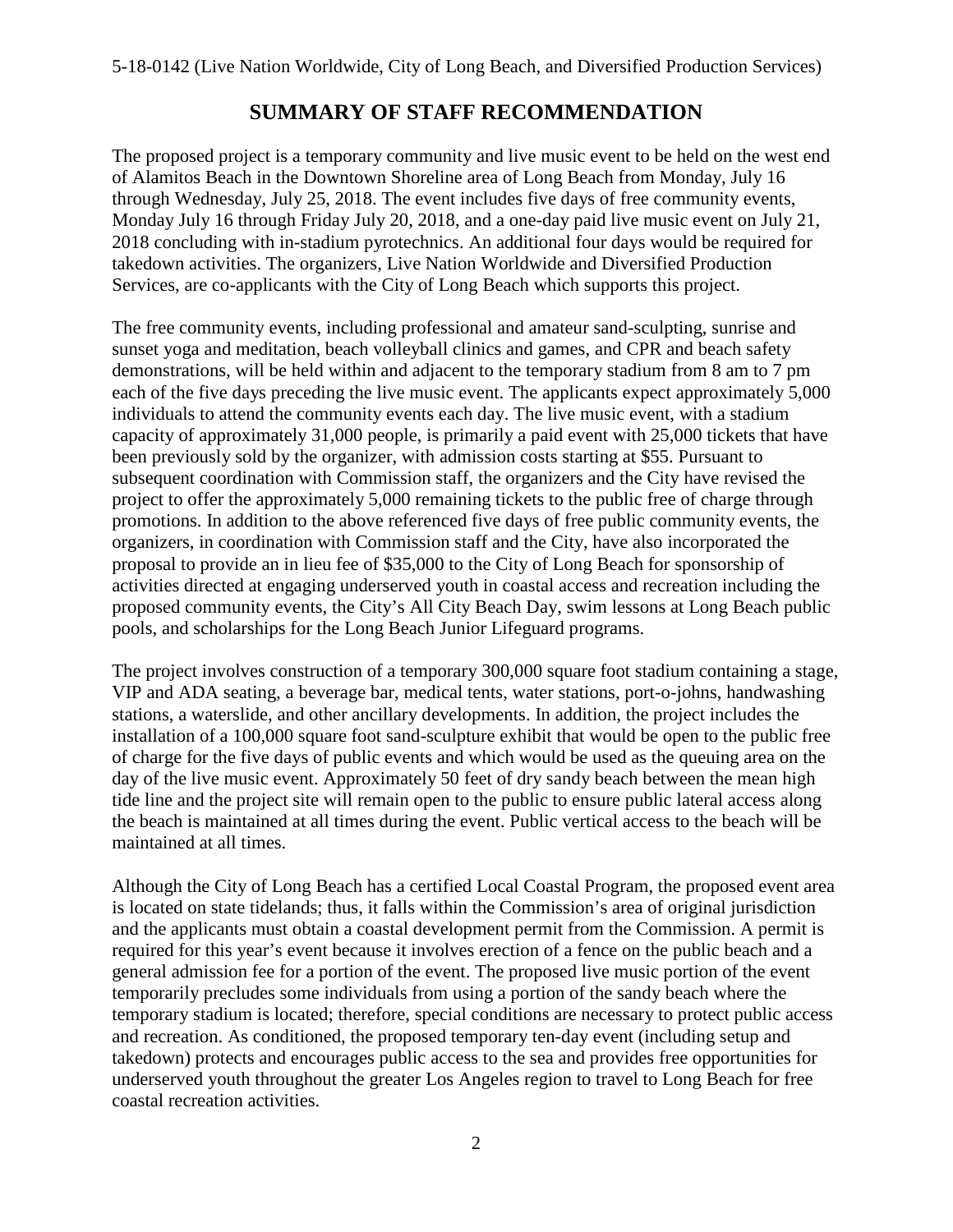As conditioned, the Commission finds that the development will not have any new long-term adverse impacts on public access and recreation and is consistent with the public access and recreation policies of the Coastal Act. Staff is recommending **approval** of the coastal development permit with **nine (9)** special conditions. The special conditions include: **1) Duration of Permit; 2) Temporary Volleyball Court Relocation; 3) Shoreline Access Management Plan; 4) Admission Fees and Signage; 5) Implementation of Proposed Public Access Improvements; 6) Marketing and Media Plan; 7) Water Quality; 8) Lighting Design; and 9) Sound Design.** 

The motion to carry out the staff recommendation is on page five. The applicants agree with the recommendation.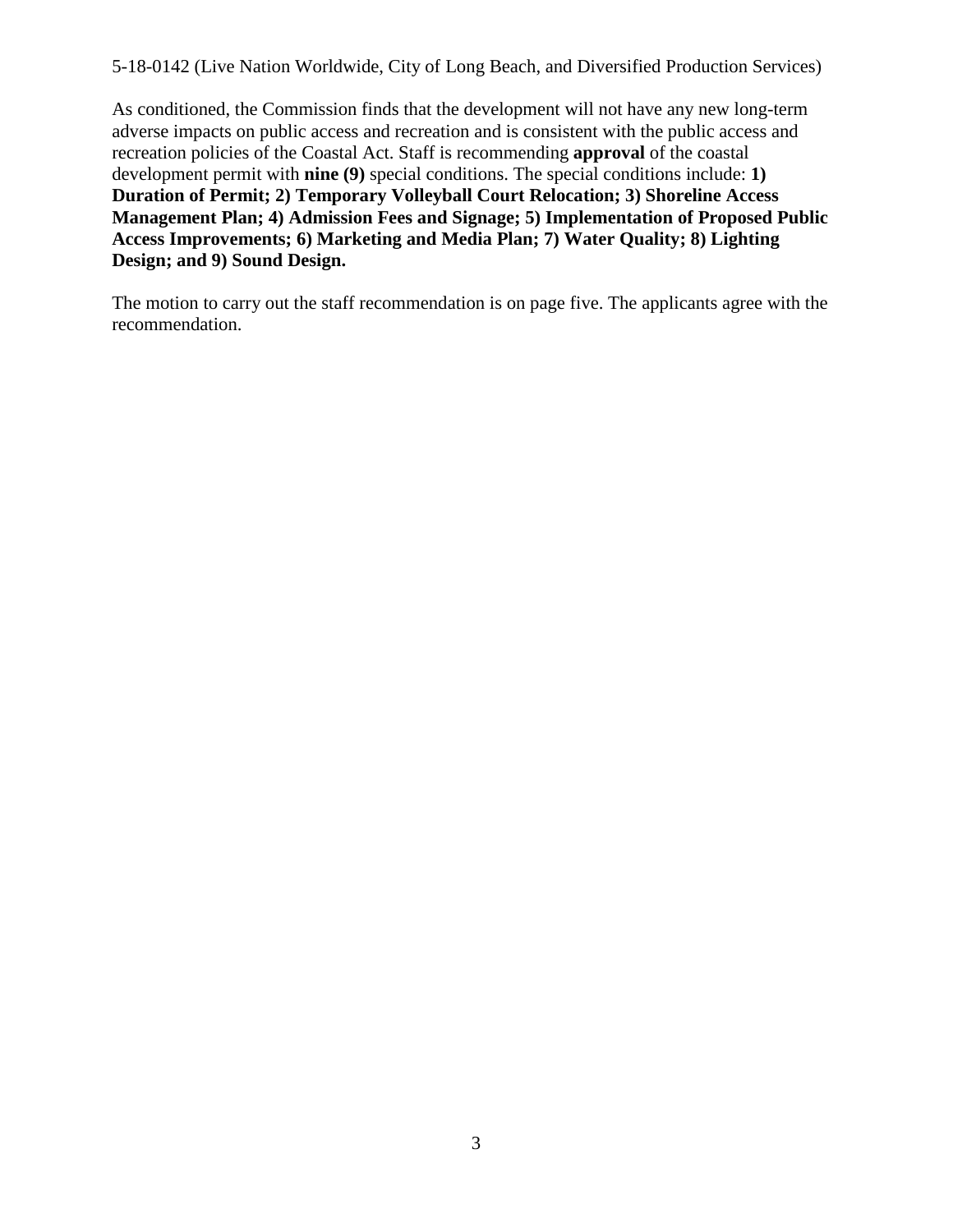## **TABLE OF CONTENTS**

## **[APPENDICES](#page-20-0)**

[Appendix A – Substantive File Documents](#page-20-0)

## **EXHIBITS**

- [Exhibit 1 Vicinity Map](https://documents.coastal.ca.gov/reports/2018/6/th10b/th10b-6-2018-exhibits.pdf)
- [Exhibit 2 Production Schedule](https://documents.coastal.ca.gov/reports/2018/6/th10b/th10b-6-2018-exhibits.pdf)
- [Exhibit 3 Site](https://documents.coastal.ca.gov/reports/2018/6/th10b/th10b-6-2018-exhibits.pdf) Plan
- [Exhibit 4 Community Programming Details](https://documents.coastal.ca.gov/reports/2018/6/th10b/th10b-6-2018-exhibits.pdf)
- [Exhibit 5 Transportation Estimates](https://documents.coastal.ca.gov/reports/2018/6/th10b/th10b-6-2018-exhibits.pdf)
- [Exhibit 6 Traffic Vendors](https://documents.coastal.ca.gov/reports/2018/6/th10b/th10b-6-2018-exhibits.pdf)
- [Exhibit 7 Predicted Budget](https://documents.coastal.ca.gov/reports/2018/6/th10b/th10b-6-2018-exhibits.pdf)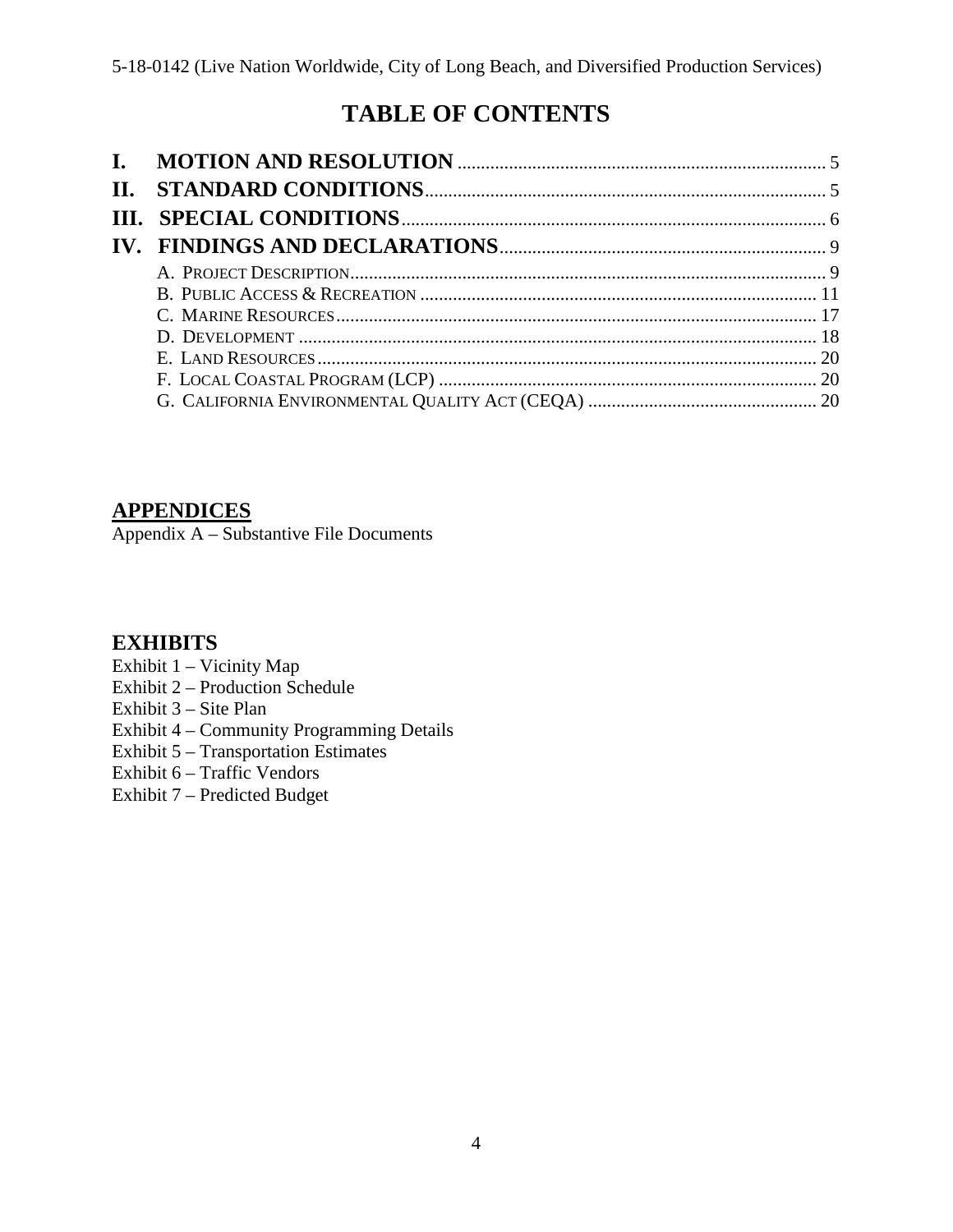## <span id="page-4-0"></span>**I. MOTION AND RESOLUTION**

#### **Motion:**

*I move that the Commission approve Coastal Development Permit Application No. 5-18-0142 subject to the conditions set forth in the staff recommendation.*

Staff recommends a **YES** vote on the foregoing motion. Passage of this motion will result in conditional approval of the permit and adoption of the following resolution and findings. The motion passes only by affirmative vote of a majority of the Commissioners present.

#### **Resolution:**

*The Commission hereby approves Coastal Development Permit Application No. 5-18-0142 for the proposed development and adopts the findings set forth below on grounds that the development as conditioned will be in conformity with the policies of Chapter 3 of the Coastal Act and will not prejudice the ability of the local government having jurisdiction over the area to prepare a Local Coastal Program conforming to the provisions of Chapter 3. Approval of the permit complies with the California Environmental Quality Act because either 1) feasible mitigation measures and/or alternatives have been incorporated to substantially*  lessen any significant adverse effects of the development on the environment, or *2) there are no further feasible mitigation measures or alternatives that would substantially lessen any significant adverse impacts of the development on the environment.* 

## <span id="page-4-1"></span>**II. STANDARD CONDITIONS**

This permit is granted subject to the following standard conditions:

- 1. **Notice of Receipt and Acknowledgment**. The permit is not valid and development shall not commence until a copy of the permit, signed by the permittee or authorized agent, acknowledging receipt of the permit and acceptance of the terms and conditions, is returned to the Commission office.
- 2. **Expiration.** If development has not commenced, the permit will expire two years from the date on which the Commission voted on the application. Development shall be pursued in a diligent manner and completed in a reasonable period of time. Application for extension of the permit must be made prior to the expiration date.
- 3. **Interpretation.** Any questions of intent of interpretation of any condition will be resolved by the Executive Director or the Commission.
- 4. **Assignment.** The permit may be assigned to any qualified person, provided assignee files with the Commission an affidavit accepting all terms and conditions of the permit.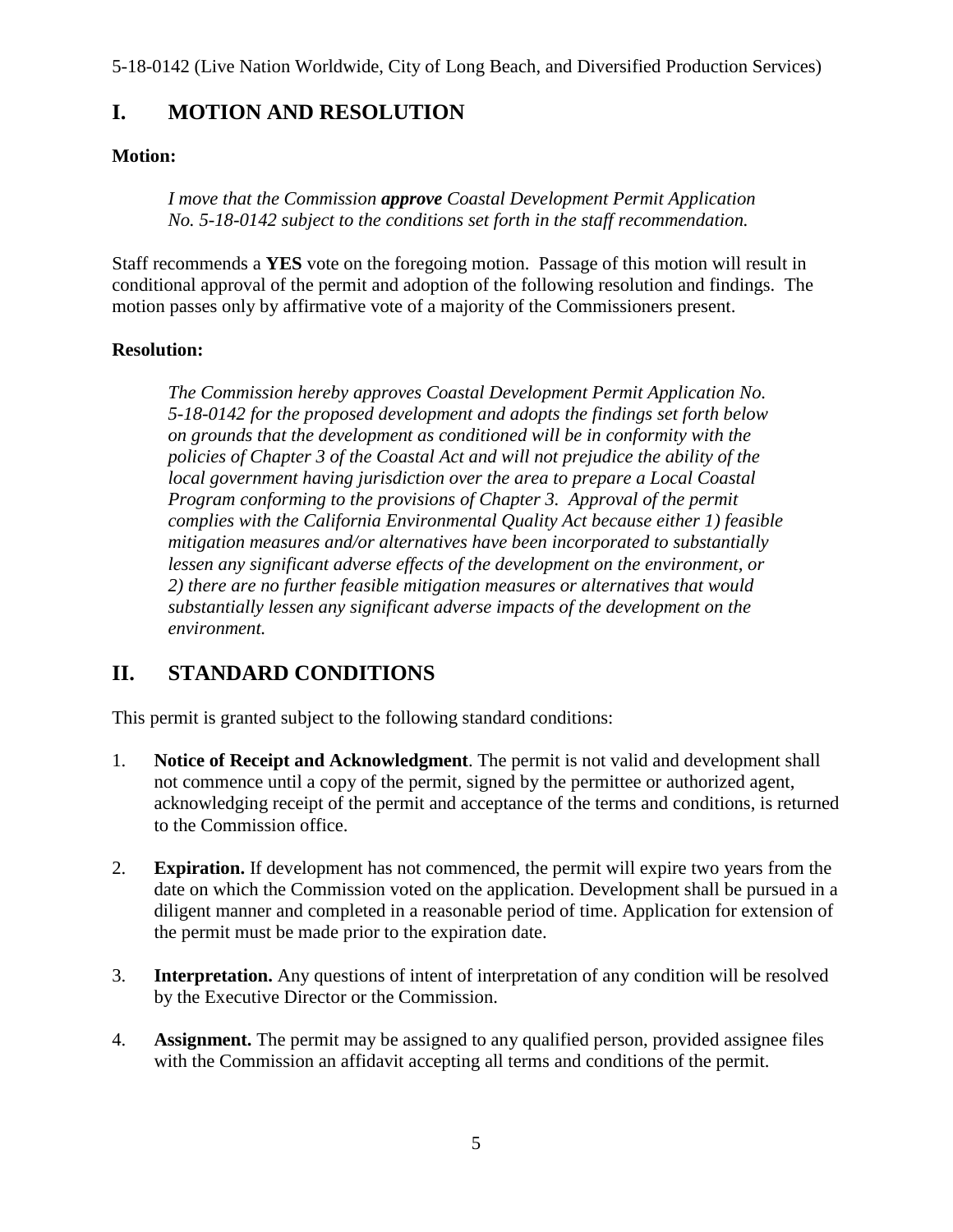5. **Terms and Conditions Run with the Land.** These terms and conditions shall be perpetual, and it is the intention of the Commission and the permittee to bind all future owners and possessors of the subject property to the terms and conditions.

## <span id="page-5-0"></span>**III. SPECIAL CONDITIONS**

This permit is granted subject to the following special conditions:

- 1. **Duration of Permit.** Coastal Development Permit 5-18-0142 shall only extend to:
	- a. The proposed events to be held from Monday, July 16 through Wednesday, July 25, 2018;
	- b. Set-up and timely removal of those temporary facilities necessary to stage the event. Set-up will begin Monday, July 16 and continue until Saturday, July 21. Removal of facilities will begin Sunday, July 22. All facilities will be entirely removed from the beach and Marina Green by 7 pm on Wednesday, July 25, 2018.

The permittees shall undertake and maintain the development in conformance with the special conditions of the permit and the final plans approved by the Executive Director. Any proposed changes to the approved plans shall be reported to the Executive Director in order to determine if the proposed change shall require a permit amendment pursuant to the requirements of the Coastal Act and the California Code of Regulations. No changes to the approved plans shall occur without a Commission-approved permit amendment unless the Executive Director determines that no permit amendment is required.

2. **Temporary Volleyball Court Relocation.** The permittees shall work with the City of Long Beach to temporarily relocate all volleyball courts within the project area to a location, to be determined by the City of Long Beach, immediately east of the project site for the duration of the event. The volleyball courts shall be returned to their previous location by 7 pm on Wednesday, July 25, 2018.

#### 3. **Shoreline Access Management Plan**.

- A. Public access to and along the beach will be maintained during the entire event. Although a temporary fence will be installed around approximately 10 acres of public beach on state tidelands, the public will able to attend the community events for free and approximately 5,000 members of the public will be able to attend the concert for free. The fence surrounding the event site will be located at least 50 feet inland of the high tide line. Lateral access along the shoreline shall not be impeded by the event. Public and private security will patrol the perimeter of the project area for the entire duration of the event and ensure access to the sea is not impeded.
- B. The permittees shall develop and implement a Parking Management Plan in cooperation with the City of Long Beach and Long Beach Transit.
- C. The permittees shall develop and implement a Traffic Management Plan in cooperation with the City of Long Beach. The permittees may select a traffic consultant(s) from the list of vendors provided by the City of Long Beach (**[Exhibit 6](https://documents.coastal.ca.gov/reports/2018/6/th10b/th10b-6-2018-exhibits.pdf)**).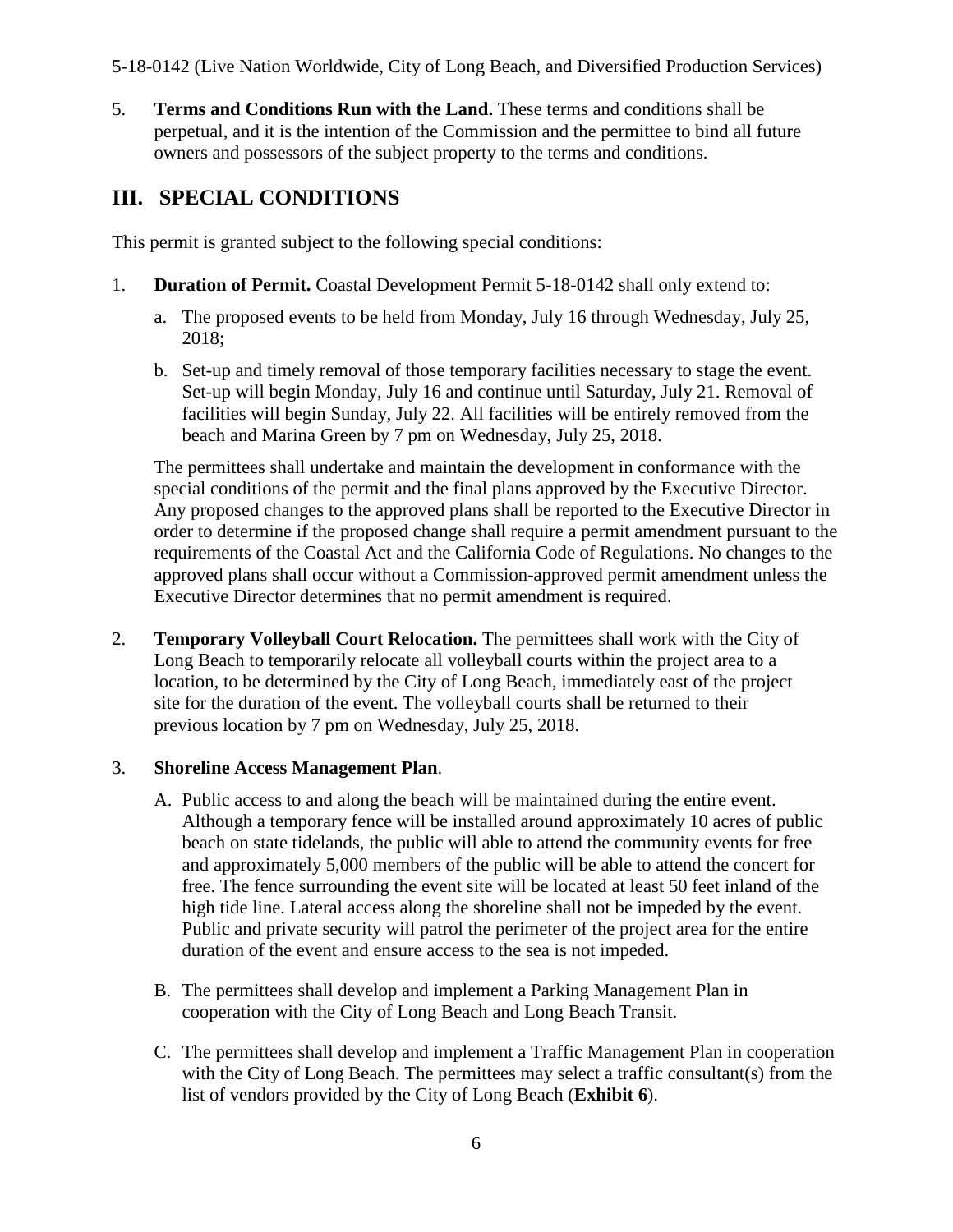- D. The temporary event facilities (i.e., stadium, tents, fencing, etc.) shall be sited so as not to interfere with the public's use of the east-west regional bicycle and pedestrian route that crosses the Downtown Shoreline area (connecting the Los Angeles River Bike Trail to the Beach Bike Path). If temporary closure of the bicycle and pedestrian path is necessary during installation or tear-down of equipment, a 5-minute interruption of traffic on the pedestrian and bicycle route is authorized with a flagman or woman to stop bicycle and pedestrian traffic.
- E. A free valet bicycle parking program shall be in operation adjacent to the event site during event activities from Monday, July 16, 2018 through Saturday, July 21, 2018.

#### 4. **Admission Fees and Signage.**

- A. The permittees shall use the Box Office to educate attendees about the event. The permittees shall post signs on Monday, July 16, 2018 at key visible locations on the exterior of the proposed 8-foot stadium fencing with the community event schedule for Monday, July 16, 2018 through Friday, July 20, 2018 clearly stating that the activities are free to all members of the public. The permittees shall also post a "Free General Admission" sign on the fence line at the entrance to the sandsculpture exhibit. The sand-sculpture exhibit shall remain free and open to the public for the duration of the event.
- B. No further ticket sales for the live music event are permitted. A plan to give away approximately 5,000 tickets for free to the general public shall be developed in coordination with the City of Long Beach and shall be submitted to the Executive Director. Upon written approval from the Executive Director, the permittees shall implement the approved plan.
- C. The permittees shall count and record the number of persons participating in the free community events Monday, July 16, 2018 through Friday, July 20, 2018, and shall provide the Commission with the data by August 25, 2018.

#### 5. **Implementation of Proposed Public Access Improvements.**

A. PRIOR TO THE ISSUANCE OF THE COASTAL DEVELOPMENT PERMIT, the permittee shall deposit \$35,000 (herein 'fund') into an interest-bearing account, to be established and managed by the City of Long Beach in support of the following activities, as proposed by the permittees and as described below. The fund shall be used in its entirety within one year of being deposited into the interest-bearing account established and managed by the City of Long Beach. If any portion of the fund remains in the account after one year and the Executive Director determines the funds should be reassigned, those funds shall be transferred to an agency or nonprofit entity to be selected by the Executive Director, for the purpose of providing increased public access and recreation opportunities to the Coastal Zone in Long Beach. The entire fund shall be directed towards programs providing underserved youth in need of financial aid or not otherwise able to regularly access the beach opportunities for coastal access and recreation. Specifically, it shall be used to support the activities identified below, in consultation with the Executive Director.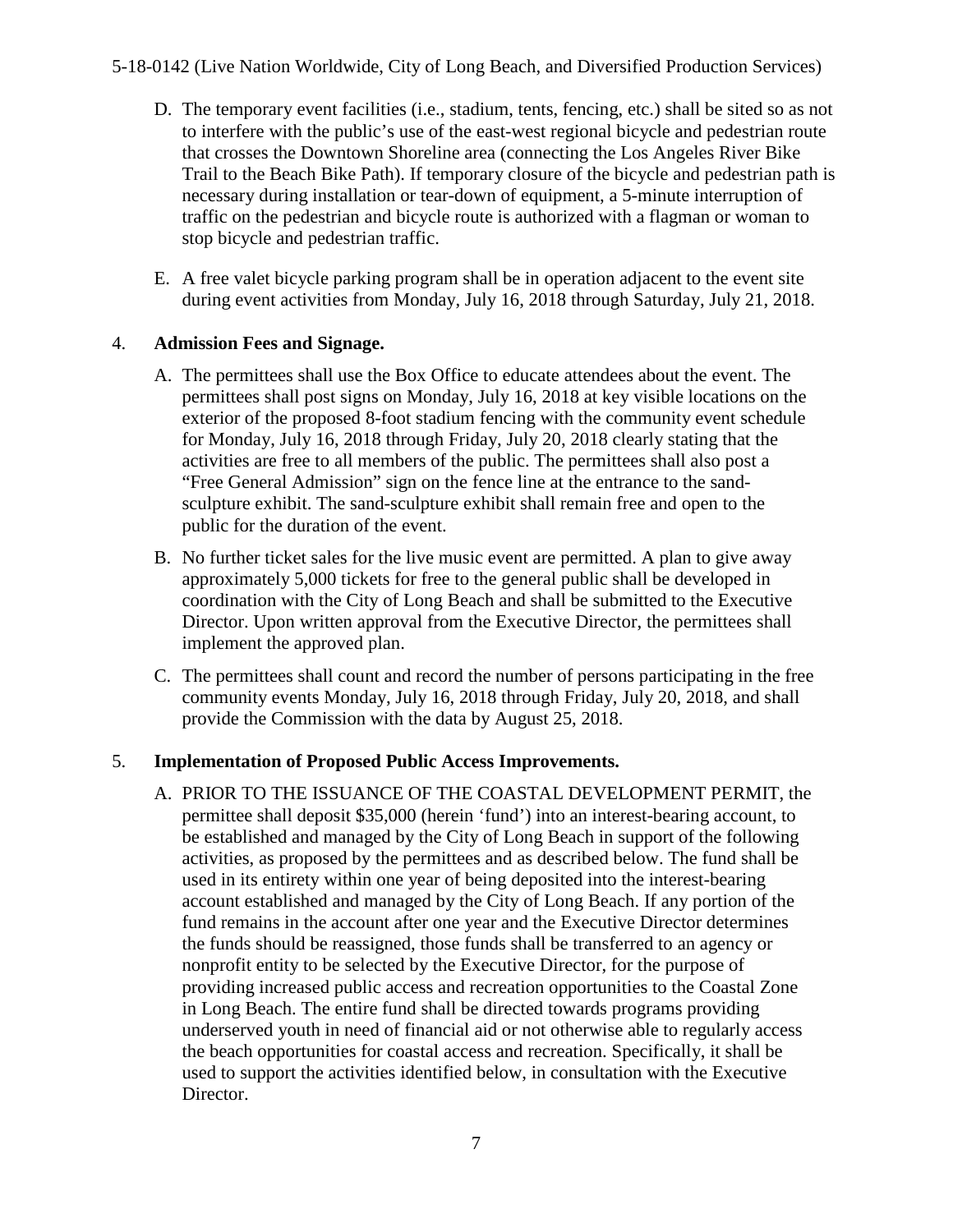- a. Sun Soaked Parks and Recreation Days: A portion of the fund shall cover transportation and meals for each day of the free community events at Alamitos Beach, including professional and amateur sand-sculpting, sunrise and sunset yoga and meditation, beach volleyball clinics and games, and CPR and beach safety demonstrations, from Monday, July 16, 2018 through Friday, July 20, 2018.
- b. All City Beach Day: A portion of the fund shall cover transportation and lunch for the City of Long Beach's All City Beach Day.
- c. City of Long Beach Swim Lessons: A portion of the fund shall be deposited into a scholarship fund managed by Partners of Parks to cover the cost of swim lessons for low-income applicants at any of the City's three public pool facilities—Silverado Pool, Belmont Pool, or Martin Luther King Pool.
- d. Long Beach Junior Lifeguards: A portion of the fund shall be deposited into a scholarship fund managed by the Long Beach Fire Department to cover the \$200 registration fee and required uniform for Junior Lifeguard programs.
- B. Prior to expenditure of any funds required pursuant to this condition, the Executive Director shall review and approve in writing, the proposed use of the funds as being consistent with the intent and purpose of this condition.
- C. The permittees shall provide evidence, in a form and content acceptable to the Executive Director, that the fund was distributed within one year of the Commission's action on CDP Application No. 5-18-0142 in a manner consistent with the requirements of this condition. The City of Long Beach shall submit a report regarding how the funds were dispersed by July 7, 2019. The Executive Director may extend the aforementioned deadlines, in writing, for good cause.
- 6. **Marketing and Media Plan.** The permittees shall develop and implement a Marketing and Media Plan in cooperation with the City of Long Beach. The permittees shall highlight the free community events and strongly encourage attendees to walk, bike, or take public transit to the event.
- 7. **Water Quality**. By acceptance of the permit, the permittees agree to remove and legally dispose of all trash, waste, oil, grease, and other materials that may be deposited within the event area incidental to public use of the Marina Green Park, the beach, and adjacent parking facilities. The permittees shall surround all fuel storage areas with a double layer of sand or gravel bags to contain any fuel that is spilled and keep absorbent spill clean-up materials on hand in the event of a spill. The permittees shall develop and implement a program to collect and recycle beverage containers in coordination with the City of Long Beach. All fireworks-related debris shall be recovered and disposed of.

### 8. **Lighting Design.**

A. Nighttime lighting may be used on Saturday, July 21, 2018 and shall be minimized to levels necessary to provide pedestrian security. In addition, all nighttime lighting shall be shielded and focused downward and inward toward the event. Up-lighting and "event" searchlights or spotlights are prohibited. Structures, including concession and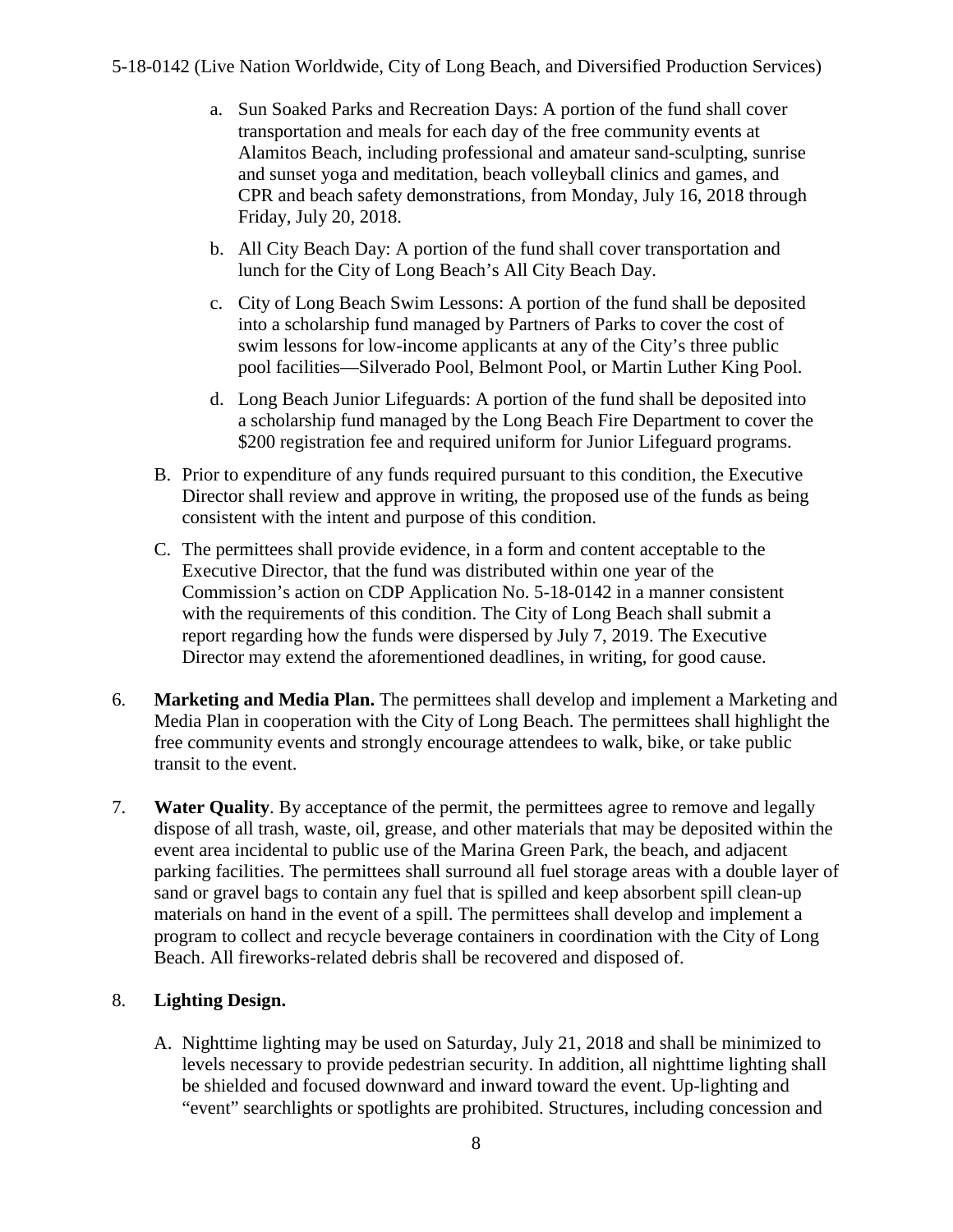merchandise tents, shall be designed to minimize light spillage and maximize light shielding to the maximum extent feasible. Red lights shall be limited to only that necessary for security and safety warning purposes.

- B. Use of pyrotechnics shall be limited to the stage and immediate backstage areas on the night of Saturday, July 21, 2018 at 9:45 pm for a maximum of fifteen minutes, as proposed.
- <span id="page-8-0"></span>9. **Sound Design.** All speakers, including amplified speakers shall be directionalized to focus sound within the stadium and shall be positioned facing out towards the oil island and boat marina at all times.

## **IV. FINDINGS AND DECLARATIONS**

## <span id="page-8-1"></span>**A. PROJECT DESCRIPTION**

The proposed project is a temporary live music and community event to be held on the west end of Alamitos Beach within a park district in the Downtown Shoreline area of Long Beach from Monday, July 16 through Wednesday, July 25, 2018 (**[Exhibit 1](https://documents.coastal.ca.gov/reports/2018/6/th10b/th10b-6-2018-exhibits.pdf)**). The event would involve five (5) days of free public events and programming, Monday July 16 through Friday July 20, 2018 from 8:00 am to 7:00 pm, a one (1)-day paid live music event on July 21, 2018 from 2:00 pm to 10:00 pm concluding with in-stadium pyrotechnics, with an additional four (4) days for takedown activities. Setup of the temporary stadium, with a total capacity of 31,084, would begin Monday July 16, 2018. Load out of all project elements would occur Sunday, July 22 through Wednesday, July 25, 2018 (**[Exhibit 2](https://documents.coastal.ca.gov/reports/2018/6/th10b/th10b-6-2018-exhibits.pdf)**).

The applicants propose to temporarily enclose approximately 300,000 square feet of public beach within an 8-foot high chain-link fence with partial windscreen coverage for the creation of a music stadium and adjacent 100,000 square foot sand-sculpture exhibit and queuing area with 4-foot high perimeter fencing (**[Exhibit 3](https://documents.coastal.ca.gov/reports/2018/6/th10b/th10b-6-2018-exhibits.pdf)**). The project would involve temporary relocation of volleyball courts from the project area to the beach east of the project site and temporary use of a portion of the Marina Green public parking lot and park. All parking lots in the vicinity would remain open to the public. On the day of the concert, one of three eastbound lanes on Shoreline Drive would be used for rideshare pick-up and drop-off. The proposed project would also involve temporary construction of a box office; activity, giveaway, merchandise, and medical tents; shade structures; a 50-foot by 38-foot stage with a maximum height of approximately 45 feet; audio, video, and lighting structures; and VIP and ADA seating. In addition, 275 port-ojohns, 63 handwash stations, a 51-foot high waterslide, bike racks, water stations, lockers for attendee belongings, and crowd control barricades would be installed within the stadium. Food and merchandise trucks would be parked on the beach within the project footprint.

The proposed five free public events and programming includes professional and amateur sandsculpting, sunrise and sunset yoga and meditation, beach volleyball clinics and games, and CPR and beach safety demonstrations (**[Exhibit 4](https://documents.coastal.ca.gov/reports/2018/6/th10b/th10b-6-2018-exhibits.pdf)**). The organizers would be partnering with Long Beach Parks, Recreation, and Marine, the Boys and Girls Club, and YMCA to encourage attendance of inner-city youth from the greater Los Angeles area by marketing the events and providing free transportation, meals, t-shirts, and prizes. The applicants expect to facilitate the attendance of approximately 5,000 individuals on each of the five days.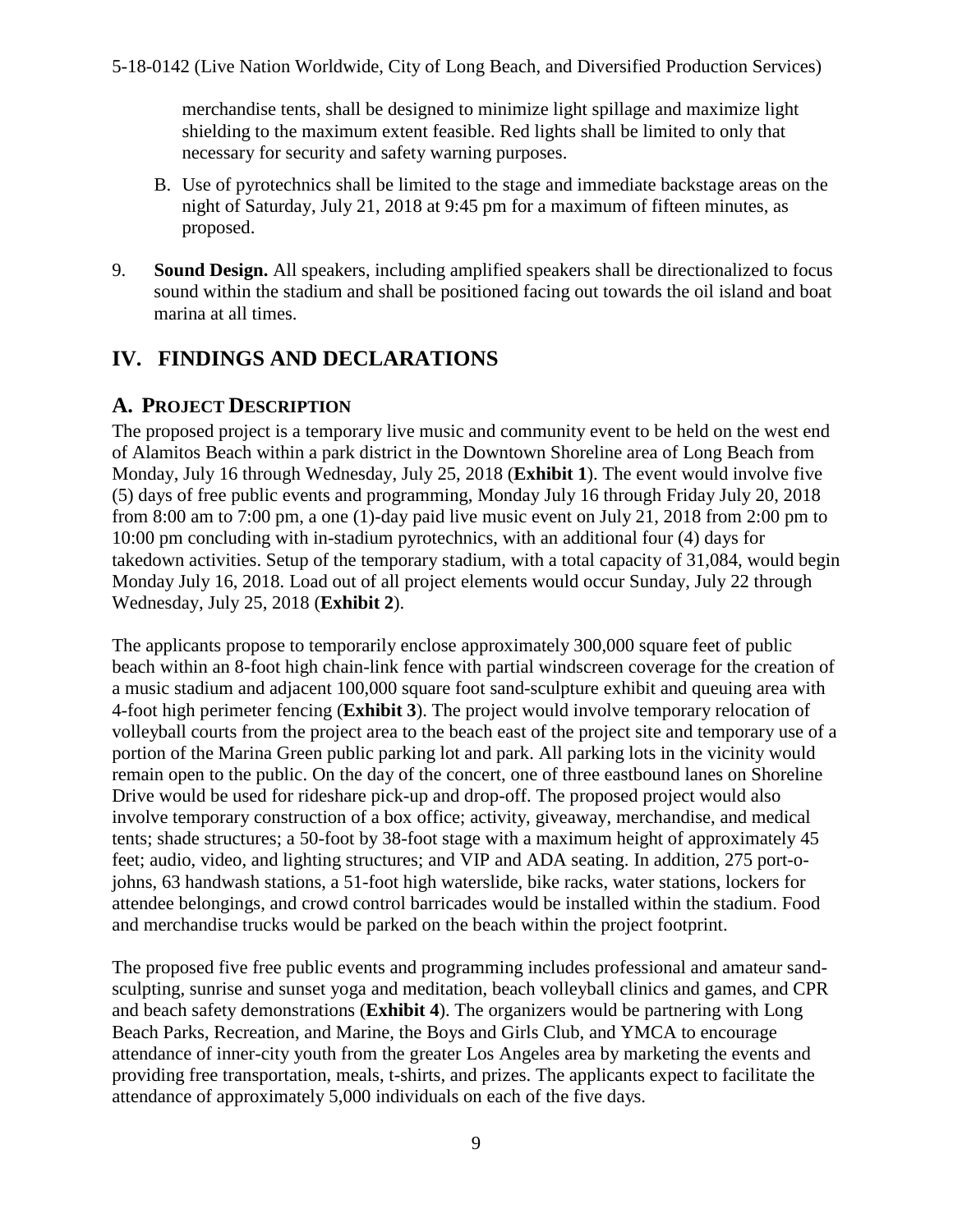The one-day live music event, with a stadium capacity of approximately 31,000 people, is primarily a paid event with 25,000 tickets that have been previously sold by the organizer, with admission costs starting at \$55. Pursuant to subsequent coordination with Commission staff, the organizers and the City have revised the proposed project to offer the remaining approximately 5,000 tickets to the public free of charge through promotions. In addition to the above referenced five days of free public community events, the organizers, in coordination with Commission staff and the City, have also incorporated the proposal to provide an in lieu fee of \$35,000 to the City of Long Beach for sponsorship of activities directed at engaging underserved youth in coastal access and recreation including the proposed community events, the City's All City Beach Day, swim lessons at Long Beach public pools, and scholarships for the Long Beach Junior Lifeguard programs.

A coastal development permit is required for this event because it involves elements including the erection of a fence on the public beach and a general admission fee. Although the City of Long Beach has a certified Local Coastal Program, because the proposed event area is located on state tidelands, it falls within the Commission's area of original jurisdiction and the applicants must obtain a coastal development permit from the Commission.

The downtown shoreline area of Long Beach, where the proposed event is located, is a popular coastal recreation area easily accessible by public transit and other modes of transportation which provides the public with excellent coastal access opportunities and many different types of free and lower cost recreational activities. Throughout the year, visitors to the downtown shoreline area can take advantage of sailing and boating opportunities, use the coastal bicycle and pedestrian path, go fishing, sightsee, visit coastal parks and the public beach, or shop at Shoreline Village and The Pike. Many of these activities are free or lower cost visitor and recreational opportunities protected by Section 30213 of the Coastal Act.

During the entire 10-day temporary event (including setup/takedown activities), the Long Beach Police Department (LBPD) and private security would patrol the perimeter of the project site and ensure that public access to the adjacent beach and bike and pedestrian paths remains open to the public at all times. For additional security measures, on the day of the music event, security chutes at the entrance of the sand-sculpture exhibit and at the entrance of the stadium would be monitored by security. As proposed, self-powered lighting towers which would focus light toward the event would be located at each of the eleven exit gates to allow attendees to safely navigate the event site during and following the musical performance (**[Exhibit 3](https://documents.coastal.ca.gov/reports/2018/6/th10b/th10b-6-2018-exhibits.pdf)**).

All speakers, including amplified speakers, would be directionalized to focus sound within the stadium and would be positioned facing out towards the oil island and boat marina at all times.

To reduce vehicle traffic, the applicants are working with City of Long Beach mobility coordinators to provide alternative modes of transportation. In addition, the organizers will provide free valet parking, operated by Pedal Movement, Monday, July 16 through Saturday, July 21, 2018. Cyclists would not have to bring their own bike locks. Pedal Movement staff members will lock all bicycles that are checked in at the valet parking area. Each bicycle may receive a complimentary 15-minute Safety Check. The City also requires the development of a Parking and Shuttle Management Plan that includes the use of carpools, public transportation, and alternative modes of transportation.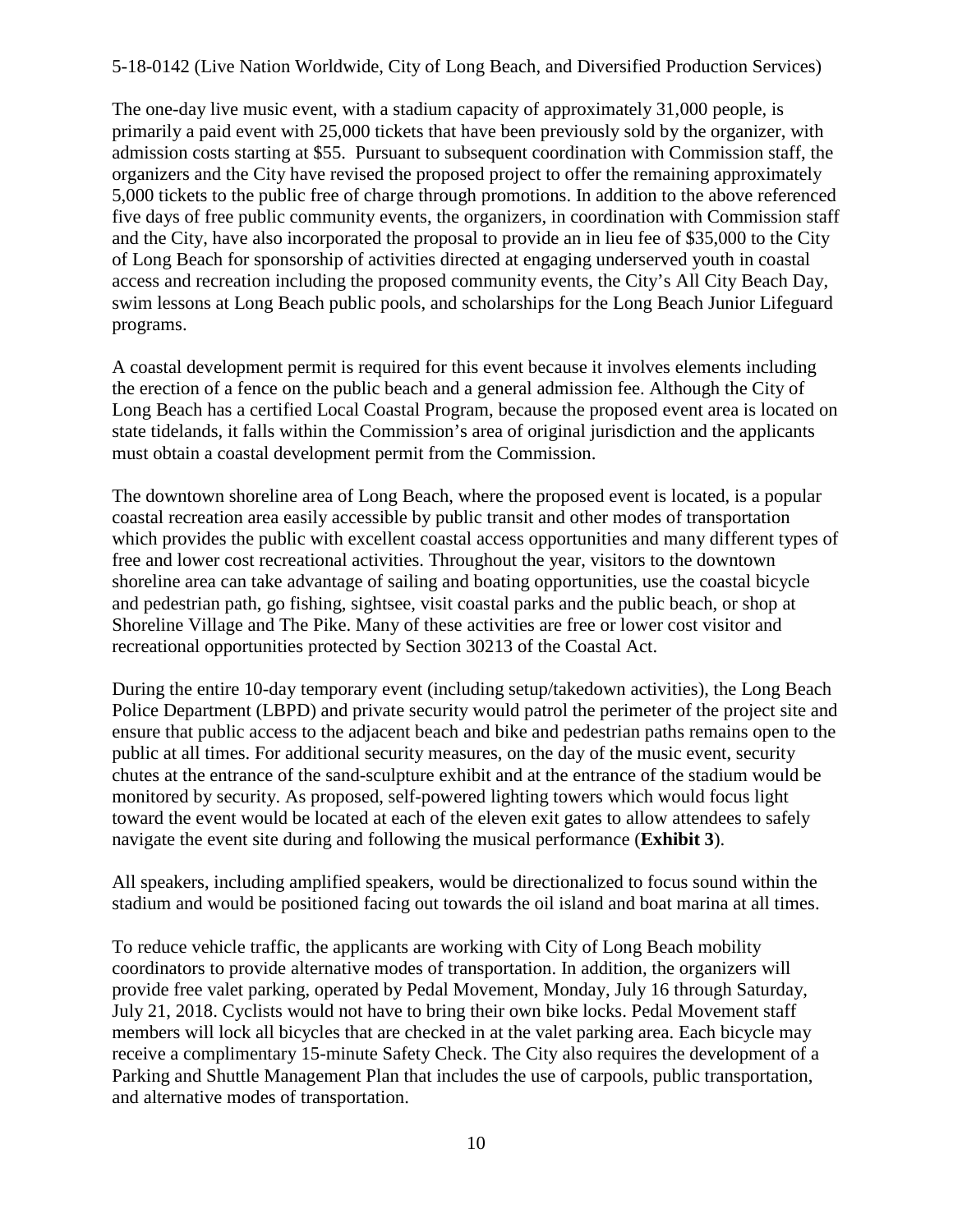Organizers of the event plan to sell alcoholic beverages in a designated area of the site. The City of Long Beach has already approved the sale of alcohol. The California Department of Alcoholic Beverage Control must issue a license for the sale of alcohol to take place. For management of the waste that will be generated by the proposed event, the applicants would hire a third party contractor to maintain a clean project site for the entire 10-day event. In addition, the City of Long Beach requires a recycling plan for any event over 2,000 people.

Power for the proposed lighting and media equipment and other facilities at the event site will be provided by portable generators. The stage would have a redundant power supply. Fuel for the generators would be stored in an area backstage that shall be surrounded by a double layer of sand or gravel bags to contain any fuel that is spilled. Absorbent spill clean-up materials should be on hand in the event of a fuel spill.

The organizers would also implement a media plan including media releases by the City for the free community events, the use of social media outlets, community outreach through City camps, classes, and sport leagues, and advertising on the Long Beach Convention Center's marquee and the Worthington Ford sign on the 405 freeway.

## <span id="page-10-0"></span>**B. PUBLIC ACCESS & RECREATION**

The exclusive use of a segment of public beaches by special events, and the associated limitations on public access and recreation, has always been an issue of prime importance to the Commission. The following Coastal Act policies protect the public's right to public access and recreation opportunities:

Section 30210 of the Coastal Act states:

 *In carrying out the requirement of Section 4 of Article X of the California Constitution, maximum access, which shall be conspicuously posted, and recreational opportunities shall be provided for all the people consistent with public safety needs and the need to protect public rights, rights of private property owners, and natural resource areas from overuse.* 

Section 30211 of the Coastal Act states:

 *Development shall not interfere with the public's right of access to the sea where acquired through use or legislative authorization, including, but not limited to, the use of dry sand and rocky coastal beaches to the first line of terrestrial vegetation.* 

Section 30212 of the Coastal Act states, in part:

*(a) Public access from the nearest public roadway to the shoreline and along the coast shall be provided in new development projects...* 

Section 30213 of the Coastal Act states:

*Lower cost visitor and recreational facilities shall be protected, encouraged, and, where feasible, provided. Developments providing public recreational opportunities are preferred.*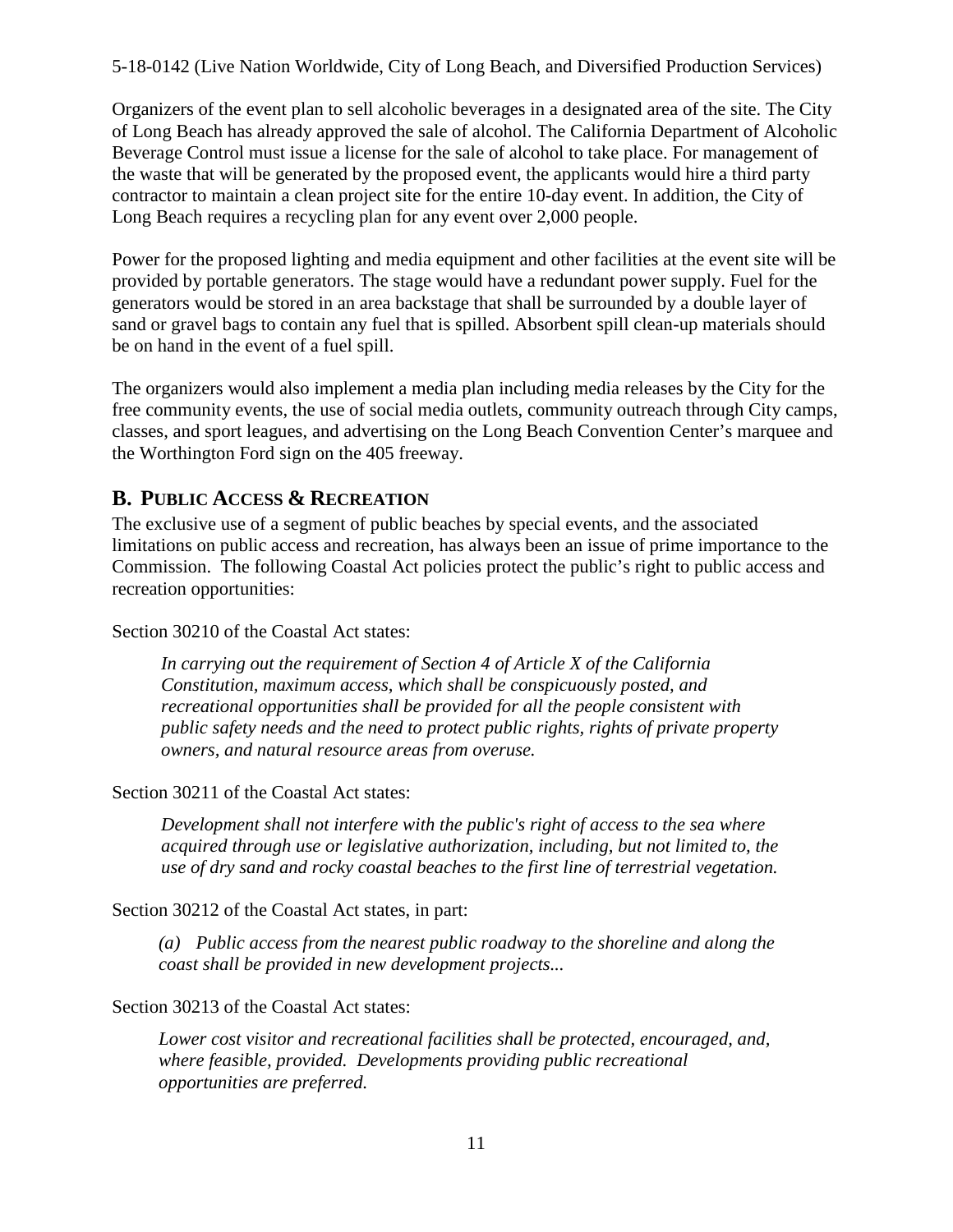Section 30220 of the Coastal Act states:

 *Coastal areas suited for water-oriented recreational activities that cannot be readily provided at inland water areas shall be protected for such uses.* 

Section 30221 of the Coastal Act states:

*Oceanfront land suitable for recreational use shall be protected for recreational use and development unless present and foreseeable future demand for public or commercial recreational activities that could be accommodated on the property is already adequately provided for in the area.* 

Alamitos Beach is unique in that it consists of a particularly wide stretch (ranging between approximately 600 and 1,050 ft. in width from edge of the water to the back of the sandy beach) located directly adjacent to the City's harbor and breakwater, as well as directly seaward of where the majority of visitor-serving, tourist, and event facilities in the City's downtown area are located. Alamitos Beach has accommodated large events and activities in the past, pursuant to coastal development permits approved by the Commission, including beach volleyball events. In addition, a portion of the beach, park, and area immediately landward of the beach is the location where the annual Grand Prix racing event is held. Thus, in previous permit actions, the Commission has found that this general area is appropriate for visitor-serving events with commercial elements that are open to the public.

In this case, the proposed project is a temporary community and music event that will be located on part of the public beach and would likely draw upwards of 50,000 additional visitors to Alamitos Beach. For 10 days, from setup to takedown (July 16-25, 2018), parts of the sandy beach between the beach bike path and the mean high tide line (MHTL) will be developed with temporary fencing and other structures restricting the general public from use of the entire beach. In addition, on the day of the music event (Saturday, July 21, 2018), the general public, with the exception of the concert-goers, will be excluded from approximately 10 acres of Alamitos Beach.

In order to preserve lateral public access along the shoreline, the applicants will maintain a 50 foot wide corridor on the beach between the sea and the event site. This 50-foot wide corridor must be kept clear of event-related structures and other obstructions. **Special Condition 3**  requires LBPD and private event security to ensure that access to the beach remains open and is not significantly impacted by the event. In addition, the applicants have incorporated a winding queuing area into the project proposal that can accommodate approximately 10,000 people to minimize impacts of a queue on vertical access to the beach. If a queue were to form, **Special Condition 3** requires that security be responsible for establishing breaks in the queue to maintain open pathways to the beach. Members of the public wishing to access the water vertically through the event will be allowed to do so. The bike and pedestrian lanes landward of the stadium will remain open to the public during the entire event, based on the requirements of **Special Condition 3**.

The project requires the use of the area where the volleyball courts are located. To minimize the proposed event's adverse impact on public recreation, **Special Condition 2** mandates the relocation of the volleyball courts to an area adjacent to the project site that is entirely accessible to the public.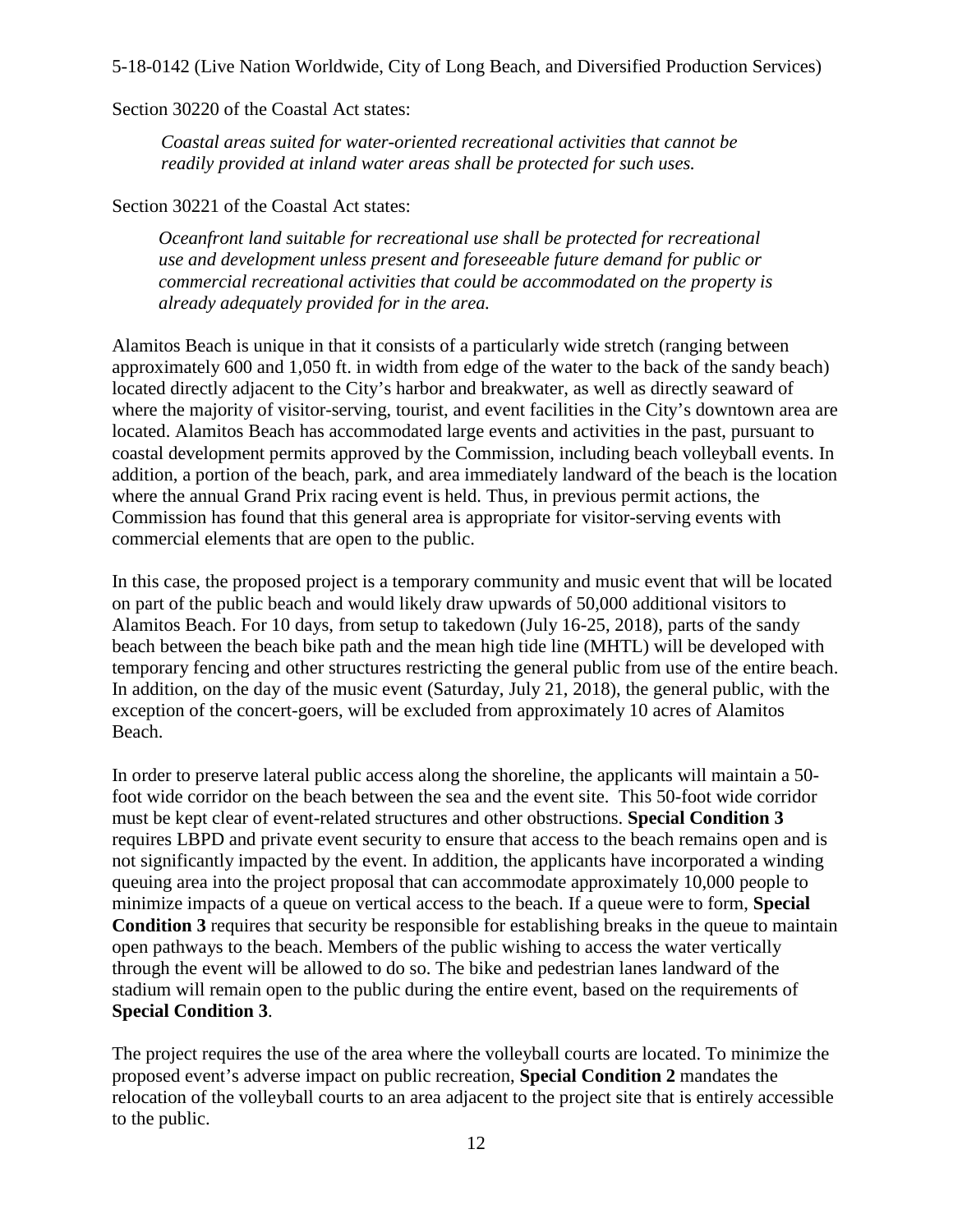The proposed temporary project is consistent with Section 21.53.109(a) of the City's certified LCP, used as guidance in the review of this project, which sets the maximum allowable length of time for temporary events in a Park District at ten days. **Special Condition 1** restricts the event to the proposed timeline detailed in the submitted CDP application.

#### **Parking and Traffic**

In regard to the public beach parking supply, the crowds generated by the proposed event would result in some temporary adverse impacts to beach-goers' ability to find a parking space near the beach. The Commission has consistently found that a direct relationship exists between the provision of adequate parking and availability of public access to the coast. However, the site of the proposed event is unique in that it is located close to the Long Beach Convention Center, which hosts numerous large events throughout the year, and to several parking facilities, many within walking distance of the beach and event site. Thus, there is a large surplus of public parking within the nearby vicinity and the temporary impacts to parking are not expected to be significant.

Specifically, during the five days of free community events, the applicants expect approximately 5,000 attendees from the public to travel each day to Alamitos Beach specifically for the proposed sand-sculpting, yoga, volleyball, and beach safety activities. Most of the anticipated attendees would be transported by bus from their communities to the project site by the applicants and would, therefore, not require the use of parking spaces. However, the applicants expect that the proposed live music event, which has a capacity of 31,084 people, will necessitate the use of approximately 7,139 parking spaces (**[Exhibit 5](https://documents.coastal.ca.gov/reports/2018/6/th10b/th10b-6-2018-exhibits.pdf)**). There are 7,585 total available spaces in the Convention Center parking lot, Aquarium Garage, Pike Parking Garage, and Alamitos Beach public parking lot combined. All of these lots will remain open to the public and will be filled on a first come, first served basis at existing costs. Parking for production trucks and guest artists would be accommodated within a portion of the Marina Green public parking lot and park. Drop-off and pickup of kids attending the free community events by the proposed organized buses will also take place within a portion of the Marina Green public parking lot and park and are not expected to temporarily use more than ten parking spaces.

The crowds generated by the event would also adversely impact traffic in the Downtown Shoreline area. The proposed project requires the temporary closure of one of three eastbound lanes for rideshare pickup and drop-off on the day of the proposed concert. Thus, the lane would be closed around 2 pm for attendee drop-off and around 10 pm for pickup. All remaining lanes would be open. To minimize the potential for traffic to impact public access to the beach, the organizers would use a City-recommended traffic control company for traffic management, including posting lane closures. In addition, the City requires a parking and shuttle management plan that includes the use of carpools, public transportation, and alternate modes of non-polluting transportation whenever possible. Thus, **Special Condition 3** requires the development and implementation of parking and traffic management plans to minimize the proposed event's impact on public access to the beach. Additionally, LBPD and the Long Beach Department of Public Works would help direct traffic.

Many of the impacts would be incurred on the day of the live music event as approximately 30,000 guests travel to the area. Public and attendee use of alternative transportation methods would reduce the proposed project's impacts to parking availability, and thus, public access to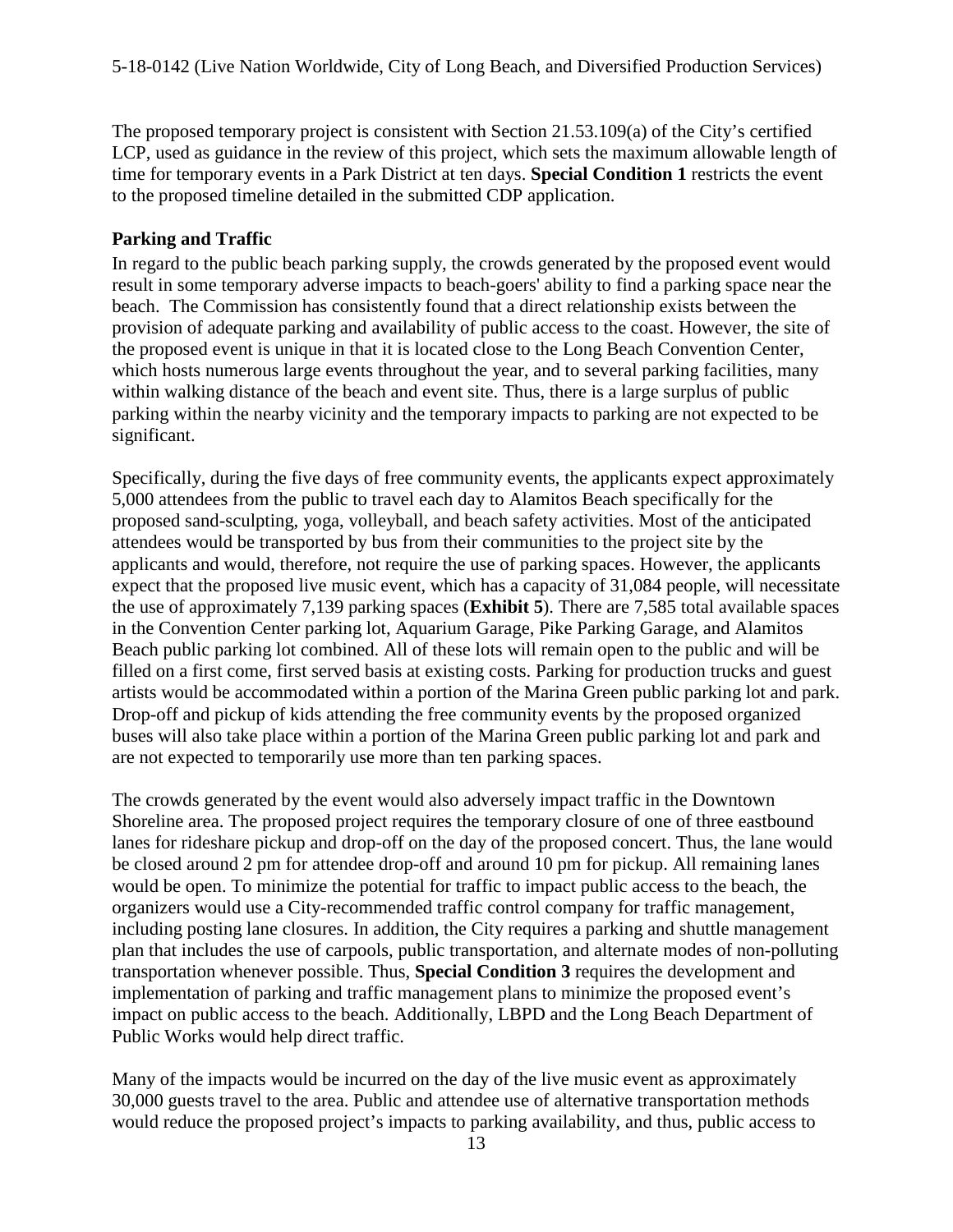the beach, during the six activity days of the ten-day event. There are a number of public transit systems that stop in the Downtown Shoreline area. Alamitos Beach is also easily accessible by pedestrian and bike paths that extend along the coastline of Long Beach. As proposed, the applicants would work with City of Long Beach mobility coordinators to provide alternative modes of transportation including free bike valet parking, operated by Pedal Movement, Monday, July 16 through Saturday, July 21, 2018. Therefore, **Special Condition 3** requires the applicants site the event so as not to interfere with the public's use of the east-west regional bicycle and pedestrian route that crosses the Downtown Shoreline area and provides a free valet bicycle parking program will be in operation adjacent to the event site from Monday, July 16 through Saturday, July 21, 2018. In addition, **Special Condition 6** requires the applicants to submit a media plan to the Executive Director that would, in part, encourage attendees to walk, bike, or bus to the proposed event.

#### **Event Admission**

In response to several commercial events that were to take place on the beach in a number of coastal communities, the Commission requested the Executive Director to investigate the number of possible events, and ways to assure that a proliferation of commercial and other special events would not displace the general public from the use of the public beach. On January 12, 1993, the Commission adopted guidelines to balance the use of the beach for short-term events, such as filming activities and sporting events and the general public's use of the beach.

The Commission's *Guidelines for the Exclusion of Temporary Events from Coastal Development Permit Requirements* allow the Executive Director to exclude most temporary events from coastal development permit requirements, except for those that meet all of the following criteria:

a. The event is held between Memorial Day weekend and Labor Day; and,

b. The event occupies all or a portion of a sandy beach area; and,

c. The event involves a charge for general public admission or seating where no fee is currently charged for use of the same area (not including booth or entry fees).

The guidelines also allow the Executive Director to exclude from permit requirements temporary events meeting all of the above criteria when:

> d. The fee is for preferred seating only and more than 75% of the provided seating capacity is available free of charge for general public use; or…

The proposed event on Alamitos Beach includes five days of free programming available to the public and a one-day live music event during peak summertime beach use. The proposed music element is planned to begin on a Saturday afternoon during peak beach visitation hours. Admission to the live music event proposed to be held in the temporary stadium on the sandy beach is largely paid. In addition, the one-day live music portion of the proposed ten-day event is not water-oriented or low-cost and is a temporary commercial use of public beach which would raise an issue regarding the project's consistency with the public access and recreation policies of the Coastal Act. Thus, the proposed temporary event meets all of the above criteria  $(a - c)$ requiring the event to obtain a coastal development permit.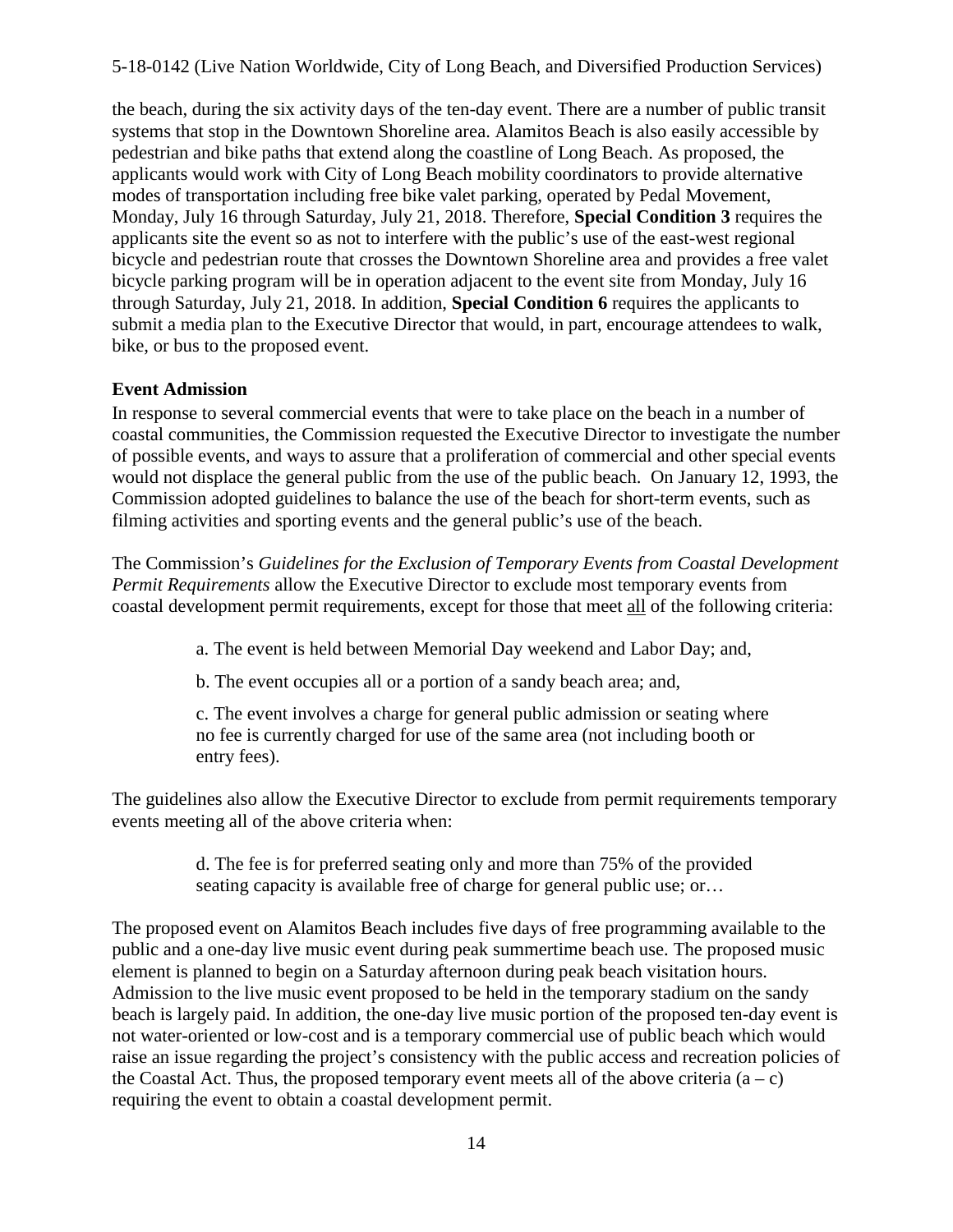Over the years, the Commission has reviewed and approved temporary events requiring either 100% free admissions or limiting admission fees. If 100% free admissions were determined to be infeasible, the Commission has used the provision in the Guidelines that allows temporary events to be excluded from permit requirements if more than 75% of the seating is available free of charge for general public use as guidance. In past permit action, the Commission has approved temporary events that provide, at a minimum, 75% of the provided capacity free of charge to the public or equivalent public benefit.

Prior to coordination with Commission staff, approximately 25,000 of 31,000 (80%) tickets to the live music event were sold at prices starting at \$55. Subsequently, pursuant to coordination with Commission staff, all ticket sales were interrupted and additional free community elements, ticket giveaways, and an in lieu fee were proposed. If the Commission were to review the live music event independent of the free community components of the proposed project, the music event would not provide for the typically required 75% free admission figure in the guidelines. Thus, the Executive Director believes that waiving the permit requirement, in this instance, is not appropriate.

In order to meet or exceed an equivalent of 75% or more free admission for general public use, in coordination with Commission staff, the applicants revised the proposed project to incorporate a number of public access and recreation benefits. The applicant expanded the activities offered free to the public from professional and amateur sand-sculpting to include five days of free public activities, including sunrise and sunset yoga and meditation, beach volleyball clinics and games, and CPR and beach safety demonstrations. **Special Condition 4** requires appropriate signage on-site to inform the public about the free community events and the sand-sculpture exhibit which would be open to the public during the live music event. The City and the organizers have provided a cost analysis that shows that these activities are expected to cost the organizers approximately \$315,000 (**[Exhibit 7](https://documents.coastal.ca.gov/reports/2018/6/th10b/th10b-6-2018-exhibits.pdf)**). The applicants also propose to work with the City's Parks, Recreation, and Marine Department, YMCA, Boys and Girls Club, and other community organizations to transport underserved youth to and from the event each day and provide meals, t-shirts, and opportunities to win prizes. The applicants expect 5,000 participants each day of the free community events. In addition, the applicants have revised the proposed project to provide the remaining approximately 5,000 tickets to the live music event for free to members of the public and would work with the City of Long Beach to develop and implement a plan to disseminate the tickets to the public. Assuming 5,000 participants per day in the free activities and approximately 5,000 free tickets to the live music event (for a total of approximately 30,000 free admissions over the course of the entire event and 25,000 paid admissions), 54.5% of event attendees would be attending the event for free.

In addition, in coordination with both City and Commission staff, the organizers have also revised the proposed project to provide an in lieu fee of \$35,000 to be directed towards underserved youth in need of financial aid or not otherwise able to regularly access the beach to facilitate coastal access and recreation. This fund would be deposited into an interest-bearing account managed by the City of Long Beach designated for four different uses. First, a portion of the fund would cover transportation and meals for each day of the free community events at Alamitos Beach. Second, a portion of the fund would cover transportation and lunch for the City of Long Beach's All City Beach Day that had over 2,500 people in attendance in 2014. A portion of the fund would also be deposited into a scholarship fund managed by Partners of Parks, a City of Long Beach non-profit organization, to cover the cost of swim lessons for low-income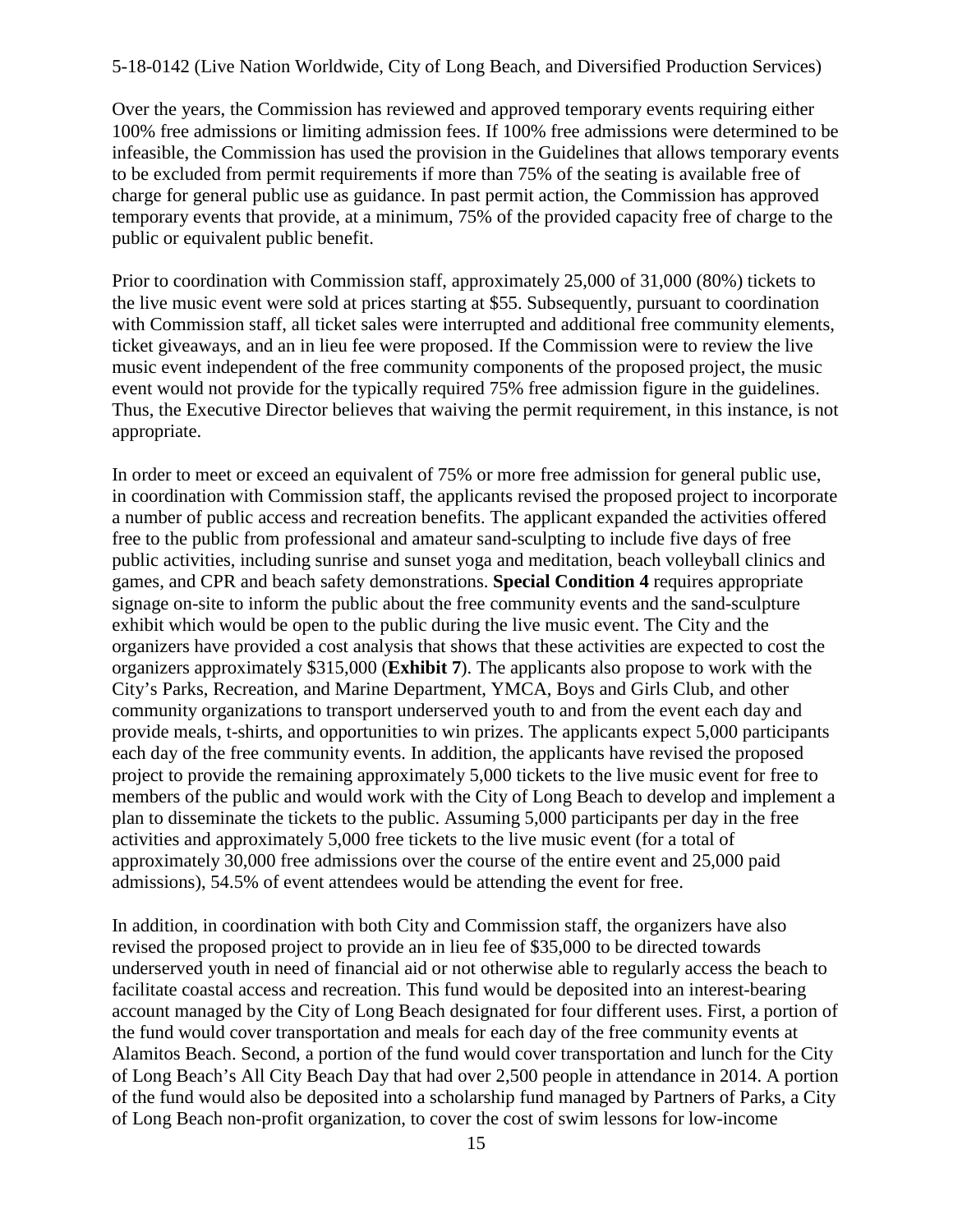applicants at any of the City's three public pool facilities—Silverado Pool, Belmont Pool, or Martin Luther King Pool. Scholarship applicants provide information on their income levels and would be selected, in part, using that information. Additionally, a portion of the fund shall be deposited into a scholarship fund managed by the Long Beach Fire Department for Junior Lifeguard programs. The \$200 registration fee and required uniform costs can be a barrier to program participation by lower-income community members; thus, the funds would be used to cover scholarship recipients' registration fees and uniforms. Scholarship recipients would also be selected based, in part, on income level information provided by the City Department of Parks, Recreation, and Marine.

Commission staff believes that by providing the remainder of the tickets to the live music event for free to the general public, providing free beach-appropriate activities, and financially supporting coastal access and recreation programs, the proposed temporary event would reach a public benefit equivalent to 75% free admission. **Special Condition 5** binds the applicants to the provision of the \$35,000 in lieu fee for the recreation programs described in this section, dissemination of 5,000 free music event tickets, and implementation of the proposed free community activities.

Although the proposed event is entirely on Coastal Commission retained jurisdiction and, therefore, the standard of review is the Chapter 3 policies of the Coastal Act, the Commission has historically used the City's certified LCP as guidance in reviewing similar coastal development permit applications. In relation to the subject permit, Section 21.53.109 of the City's certified LCP requires special events in park zone districts (which includes Alamitos Beach) to *"not last longer than ten (10) days"* and *"be sponsored by a church, school, educational institution or public or private nonprofit organization, and shall be conducted on the premises of such an organization or approved for use as a City park or other public property"* (Section 21.53.109). While the proposed event is consistent with the time limit for temporary events in park districts, the City's co-applicants are for-profit organizations; however, this policy is not binding within the Commission's retained jurisdiction areas in Long Beach. In addition, the City, as co-applicant, has discussed with Commission staff its intention to submit a local coastal program amendment to clarify the LCP standards for special events in park districts in the future, though the LCP park district provisions will not be binding on the Commission with respect to permit applications for projects on lands in the Commission's retained jurisdiction.

In this case, the subject project raises questions with regards to the types of events that should be allowed on the sandy beach at Alamitos Beach during peak summer recreation times. To avoid over-commercialization of the beach and not adversely impact public access and recreation, it is important that the City develop a management plan for temporary events on Alamitos Beach. The City is already working on a LCP amendment to address special events in park districts. Additionally, the subject project should not be used as precedent for the types of temporary events allowed on sandy beaches in California. Alamitos Beach is unique in that it is currently approximately 1000 feet at its widest points and has accommodated large events and activities, including beach volleyball events.

The subject event is a one-time, temporary event that includes free beach-appropriate activities, financial support of coastal access and recreation programs, and some free admission to the live music event. Commission staff believes that the proposed ten-day event, as a whole and as conditioned, is consistent with the Chapter 3 policies of the Coastal Act. In addition, the City's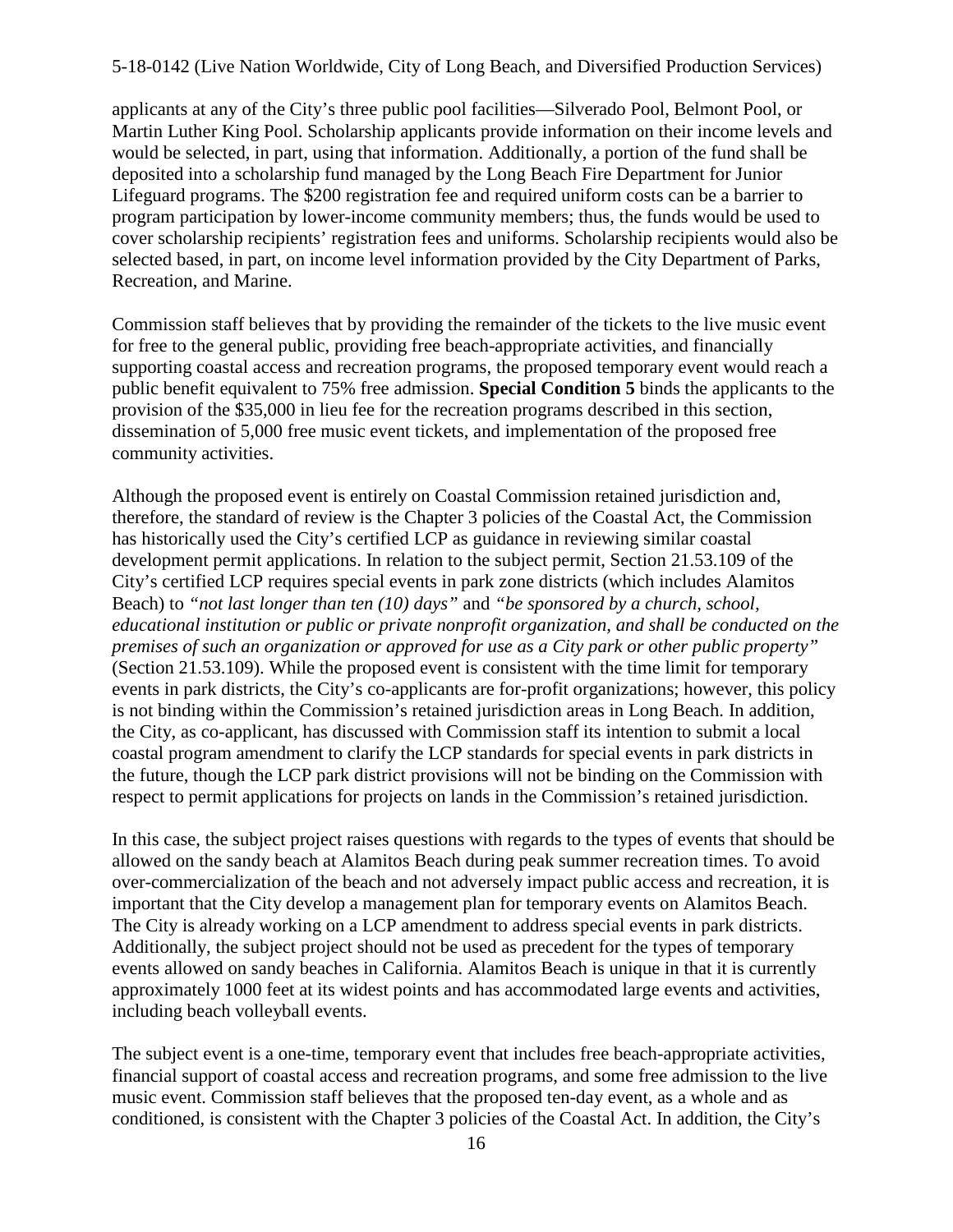certified LCP states that park districts were established *"for active and passive use for recreational, cultural and community service activities...to promote physical and mental health of the community and provide physical and psychological relief from the intense urban development of the City"* (Section 21.35.010). The proposed recreational and community service activities would actively use the public sandy beach to encourage the public and paying attendees, expected to be largely from urban areas, to access the coast for a temporary outdoor event. In addition, the open space and recreation element of the certified LCP also contains policies that encourage the provision of access to recreational resources for all individuals in the community and the recreational resources that the public wants. The proposed community events and live music event would draw guests from a wide range of locations to the beach for recreation and enjoyment of the beach. The event, as proposed, is handicap accessible and the majority of the proposed activities is free and open to the public. Thus, while the proposed event temporarily precludes some individuals from using the sandy beach within the stadium area and temporarily commercializes a portion of the sandy beach, as conditioned, the proposed temporary ten-day event protects public access to the sea and provides free opportunities for people throughout the greater Los Angeles region to travel to Long Beach for engaging in sand art, beach sport, outdoor recreation, and ocean safety activities.

As conditioned, the Commission finds that the development will not have any long-term adverse impacts on public access and recreation and is consistent with the public access and recreation policies of the Coastal Act.

## <span id="page-16-0"></span>**C. MARINE RESOURCES**

The following Coastal Act policies protect marine resources from the effects of polluted runoff:

Section 30230 of the Coastal Act states:

*Marine resources shall be maintained, enhanced, and where feasible, restored. Special protection shall be given to areas and species of special biological or economic significance. Uses of the marine environment shall be carried out in a manner that will sustain the biological productivity of coastal waters and that will maintain healthy populations of all species of marine organisms adequate for long-term commercial, recreational, scientific, and educational purposes.* 

Section 30231 of the Coastal Act states:

*The biological productivity and the quality of coastal waters, streams, wetlands, estuaries, and lakes appropriate to maintain optimum populations of marine organisms and for the protection of human health shall be maintained and, where feasible, restored through, among other means, minimizing adverse effects of waste water discharges and entrainment, controlling runoff, preventing depletion of ground water supplies and substantial interference with surface water flow, encouraging waste water reclamation, maintaining natural vegetation buffer areas that protect riparian habitats, and minimizing alteration of natural streams* 

The proposed event would be occurring in a location where there is a potential for a discharge of polluted runoff from the site into coastal waters. The spilling of fuel, debris, or waste onto the beach or in a location where it could be carried into coastal waters would result in an adverse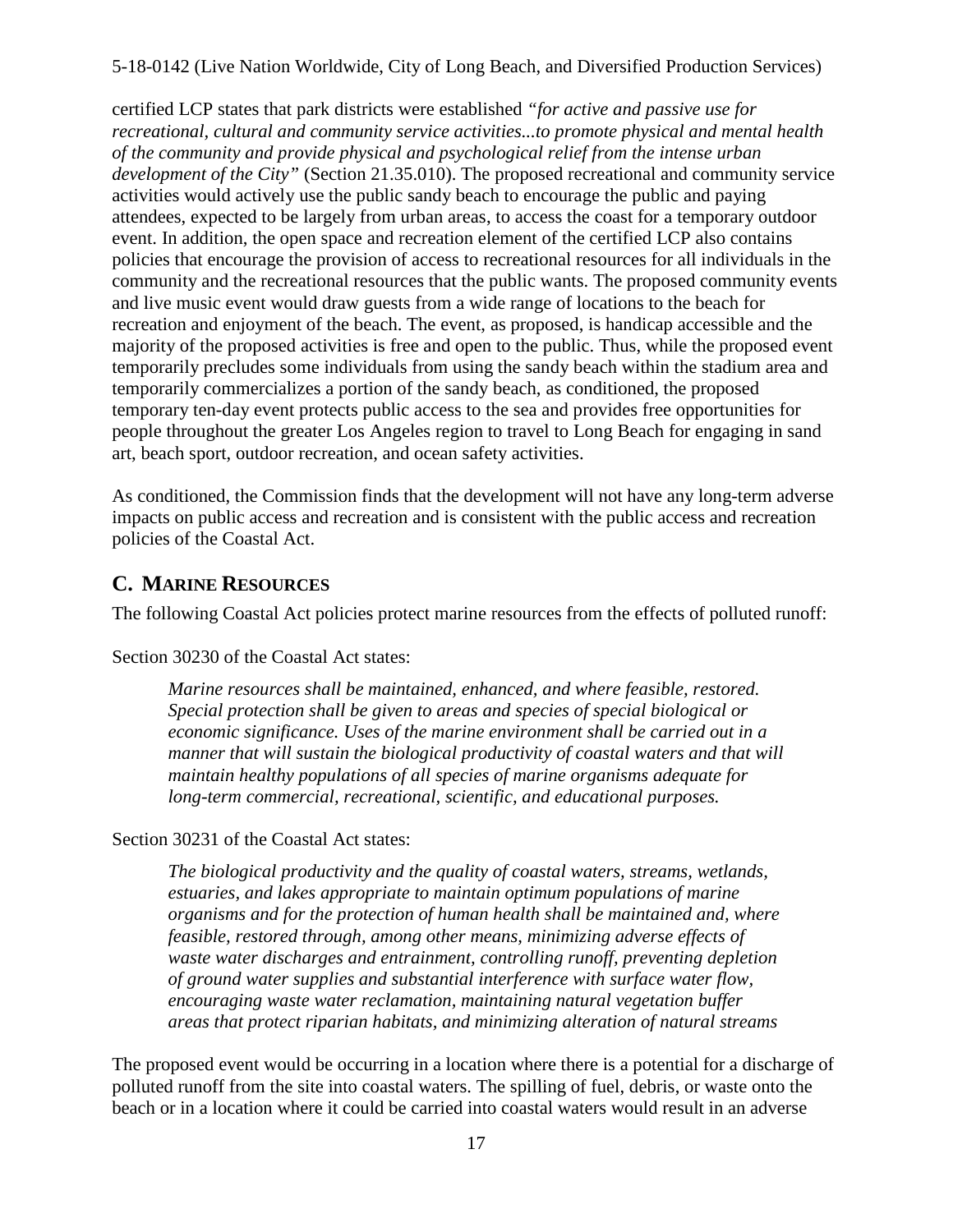effect on the marine environment. In order to reduce the potential for adverse impacts on water quality, the Commission imposes **Special Condition 7** requiring the appropriate storage, handling, and disposal of fuel, waste, oil, grease and other materials, including debris from the pyrotechnic display. As conditioned, the Commission finds that the development conforms with Sections 30230 and 30231 of the Coastal Act.

### <span id="page-17-0"></span>**D. DEVELOPMENT**

Coastal Act section 30250 states, in part:

*New residential, commercial, or industrial development, except as otherwise provided in this division, shall be located within, contiguous with, or in close proximity to, existing developed areas able to accommodate it or, where such areas are not able to accommodate it, in other areas with adequate public services and where it will not have significant adverse effects, either individually or cumulatively, on coastal resources.* 

#### Coastal Act section 30251 states:

*The scenic and visual qualities of coastal areas shall be considered and protected as a resource of public importance. Permitted development shall be sited and designed to protect views to and along the ocean and scenic coastal areas, to minimize the alteration of natural land forms, to be visually compatible with the character of surrounding areas, and, where feasible, to restore and enhance visual quality in visually degraded areas.* 

#### Coastal Act section 30252 states:

*The location and amount of new development should maintain and enhance public access to the coast by (1) facilitating the provision or extension of transit service, (2) providing commercial facilities within or adjoining residential development or in other areas that will minimize the use of coastal access roads, (3) providing nonautomobile circulation within the development, (4) providing adequate parking facilities or providing substitute means of serving the development with public transportation, (5) assuring the potential for public transit for high intensity uses such as high-rise office buildings, and by (6) assuring that the recreational needs of new residents will not overload nearby coastal recreation areas by correlating the amount of development with local park acquisition and development plans with the provision of onsite recreational facilities to serve the new development.*

#### Coastal Act section 30253 states:

*New development shall do all of the following:* 

- *(a) Minimize risks to life and property in areas of high geologic, flood, and fire hazard.*
- *(b) Assure stability and structural integrity, and neither create nor contribute significantly to erosion, geologic instability, or destruction of the site or*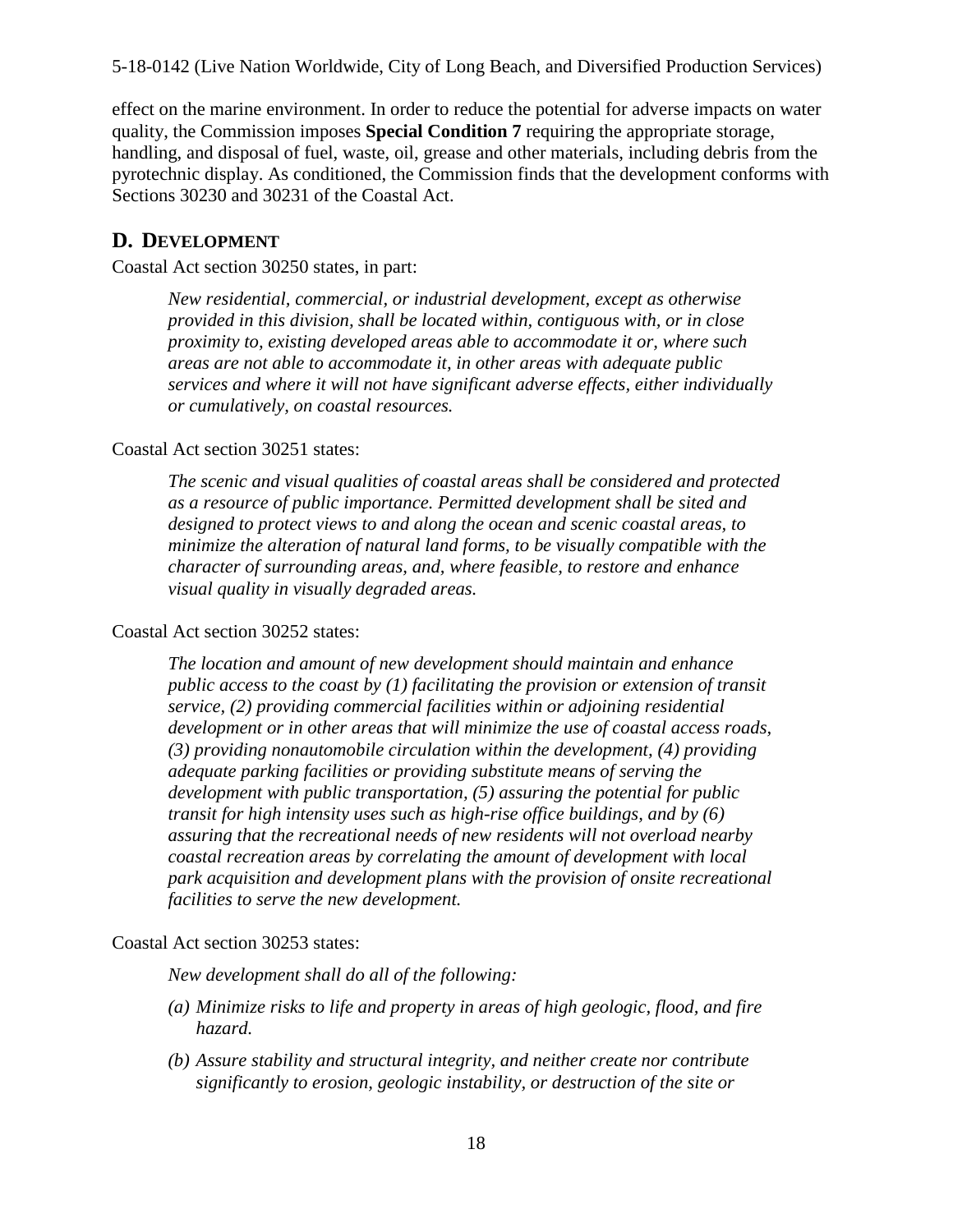*surrounding area or in any way require the construction of protective devices that would substantially alter natural landforms along bluffs and cliffs.* 

- *(c) Be consistent with requirements imposed by an air pollution control district or the State Air Resources Board as to each particular development.*
- *(d) Minimize energy consumption and vehicle miles traveled.*
- *(e) Where appropriate, protect special communities and neighborhoods that, because of their unique characteristics, are popular visitor destination points for recreational uses.*

Alamitos Beach is located directly adjacent to the City's harbor and breakwater, as well as directly seaward of where the majority of visitor-serving, tourist, and event facilities in the City's downtown area are located including the Long Beach Convention Center, Aquarium of the Pacific, the Pike Outlets, and Shoreline Village. The project site is also adjacent to high-rise apartment and condo buildings. Adequate public services exist to support the temporary development and there will be no long-term adverse impacts on coastal resources.

No substantial movement of sand is proposed in association with the subject project; thus, the proposed development will not significantly alter the sandy beach. In addition, the proposed project site is set back approximately fifty feet from the mean high tide line. With predicted tides reaching a maximum of 1.57 feet from the mean high water line during the dates of the proposed event<sup>[1](#page-18-1)</sup>, the subject site will not be subject to inundation.

The proposed fencing around the sand-sculpture exhibit is proposed to be four feet high and visually permeable. While the 8-foot chain-link fence surrounding the stadium would have a temporary adverse impact to visual resources, views from Shoreline Drive would not be significantly obstructed all structures would be removed from the beach by 7 pm on the last day of the proposed ten-day event. Other views of the water are easily accessed from the bike and pedestrian paths. Therefore, the proposed project would not have a long-term adverse impact on visual resources.

As discussed above in subsection IV.B, and as conditioned through **Special Condition 3**, the organizers are required to develop and implement parking and traffic management plans, offer a free bike valet service, and encourage use of alternative transportation. Thus, energy consumption and vehicle miles traveled are minimized, and parking and traffic would not have a significant adverse impact on public access.

<span id="page-18-0"></span>The temporary development is located on Alamitos Beach within an existing developed area that has historically been used for large visitor-serving events. As conditioned, will be compatible with the development in area, and has been designed to assure structural integrity. Therefore, the Commission finds that the development, as conditioned, conforms to Sections 30250, 30251, 30252, 30253 of the Coastal Act.

<span id="page-18-1"></span> $\overline{\phantom{a}}$ <sup>1</sup> NOAA/NOS/CO-OPS Tide Predictions for Long Beach, Terminal Island, CA. Accessed 5/24/2018 at: [tidesandcurrents.noaa.gov.](https://tidesandcurrents.noaa.gov/noaatidepredictions.html?id=9410680&units=standard&bdate=20180715&edate=20180724&timezone=LST/LDT&clock=12hour&datum=MHHW&interval=hilo&action=dailychart)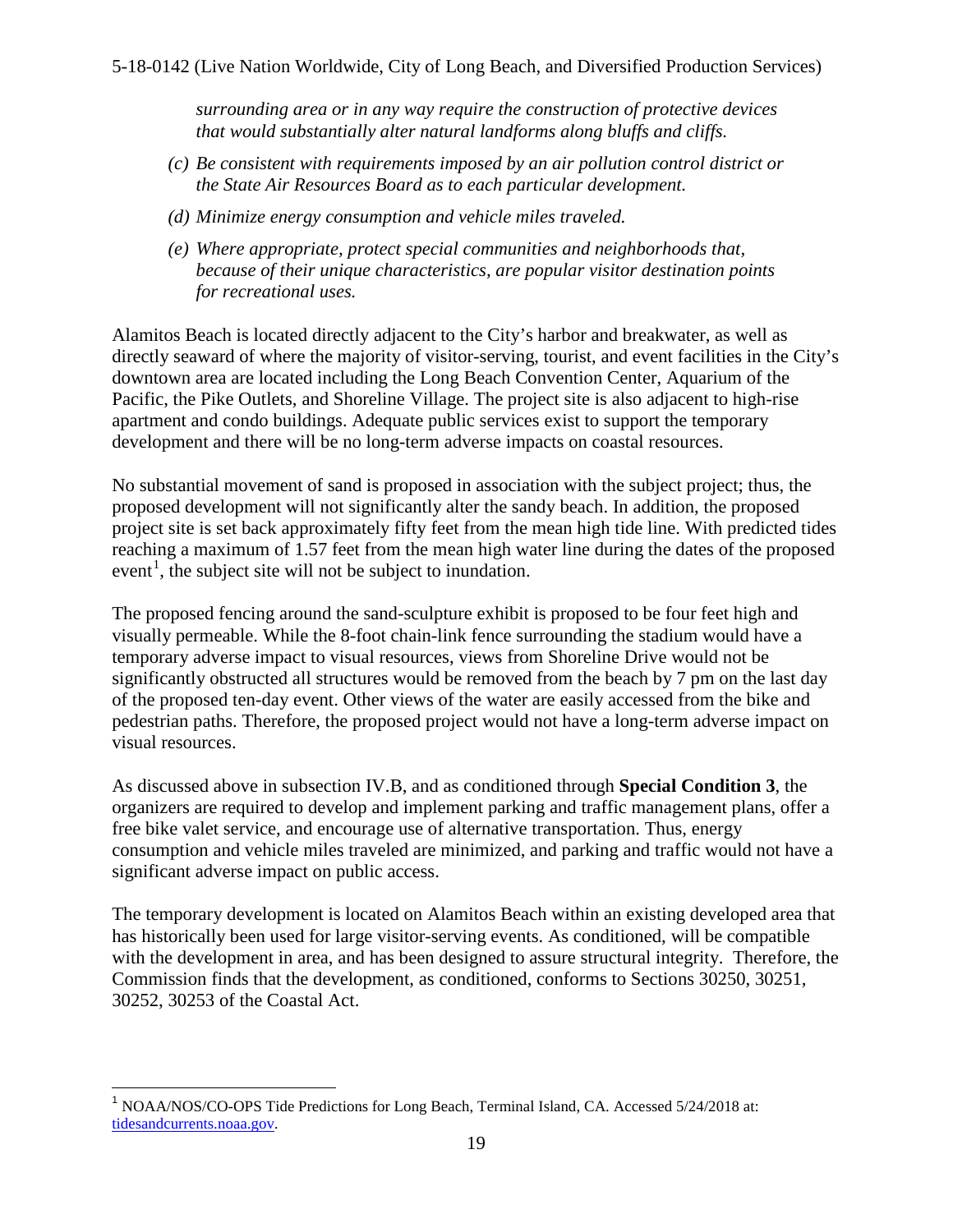## **E. LAND RESOURCES**

Coastal Act section 30240(b) states:

*Development in areas adjacent to environmentally sensitive habitat areas and parks and recreation areas shall be sited and designed to prevent impacts which would significantly degrade those areas, and shall be compatible with the continuance of those habitat and recreation areas.* 

The project site is adjacent to a marina, paved parking lots, grassy parklands, large apartment buildings, and other urban development in the Downtown Shoreline area. However, the applicants propose the use of lighting after dark, to ensure that fans can safely navigate the event site during and after the events, amplified sound, and pyrotechnics on Saturday night, July 16, 2018. Coastal Act section 30240(b) requires development that is adjacent to ESHA and parks and recreation areas to be sited and designed to prevent significant degradation of those areas. There are no sensitive species known to be established in the area; however, nighttime lighting and loud noises, including amplified music and firework blasts, can disturb birds and other species in proximity to the project site. The event, as proposed, could impact biota on the beach or in the adjacent parkland – recreation areas that are protected by 30240(b). In order to ensure that the proposed activities do not significantly degrade the beach and ocean and other recreation areas, **Special Condition 8** limits the timing, location, and design of lighting and pyrotechnics used. In addition, **Special Condition 9** requires all speakers, including amplified speakers, would be directionalized to focus sound within the stadium and would be positioned facing out towards the oil island and boat marina at all times. This would minimize the spillage of sound onto the adjacent beach and parkland.

As conditioned, the development will not result in significant degradation of adjacent habitat, recreation areas, or parks and is compatible with the continuance of those habitat, recreation, or park areas. Therefore, the Commission finds that the project, as conditioned, conforms with Section 30240(b) of the Coastal Act.

## <span id="page-19-0"></span>**F. LOCAL COASTAL PROGRAM (LCP)**

A coastal development permit is required from the Commission for the proposed development because it is located on state tidelands within the Commission's area of original jurisdiction. The Commission's standard of review for the proposed development is the Chapter 3 policies of the Coastal Act. The City of Long Beach LCP, certified by the Commission on July 22, 1980, is advisory in nature and may provide guidance. As conditioned, the proposed temporary development is consistent with Chapter 3 of the Coastal Act.

## <span id="page-19-1"></span>**G. CALIFORNIA ENVIRONMENTAL QUALITY ACT (CEQA)**

Section 13096 of the California Code of Regulations requires Commission approval of a coastal development permit application to be supported by a finding showing the application, as conditioned by any conditions of approval, to be consistent with any applicable requirements of the California Environmental Quality Act (CEQA). Section 21080.5(d)(2)(A) of CEQA prohibits a proposed development from being approved if there are feasible alternatives or feasible mitigation measures available which would substantially lessen any significant adverse effect which the activity may have on the environment.